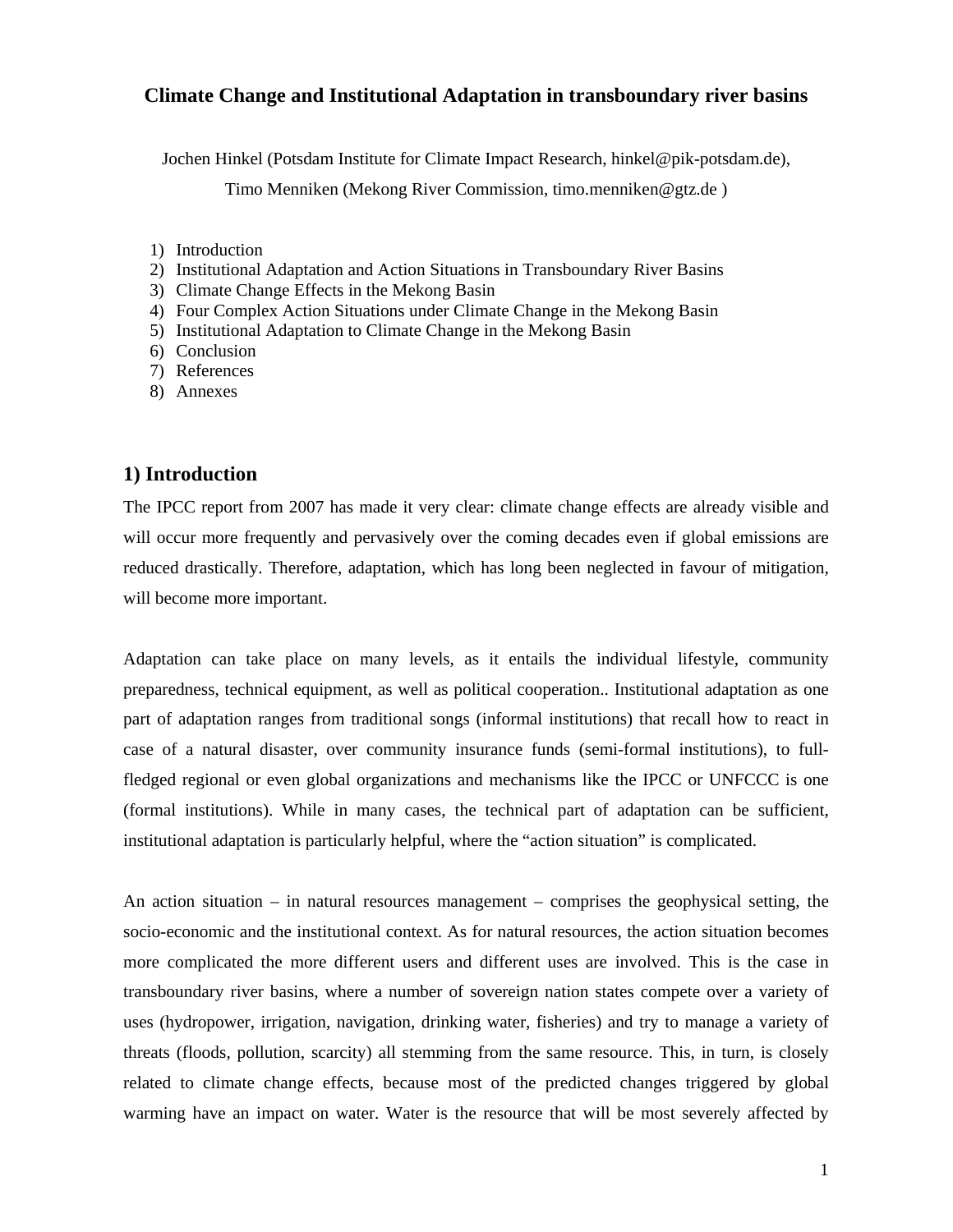climate change.

This article therefore raises and discusses the question:" How does climate change impact on complicated, conflict-prone action situations in transboundary river basin settings?" We have selected the Mekong basin as a case study. Within that we have focused on four already existing contested action situations: dam building, floods, water diversion, salinity intrusion. Each of these situations features a different set of users and uses. All of them, our analysis shows, will be affected by predicted climate change effects, although in different ways. We have taken into account all existing literature on climate change in the Mekong basin, cross-referenced the forecasted effects with the previously described action situations and analyzed how this impacts on the overall situation.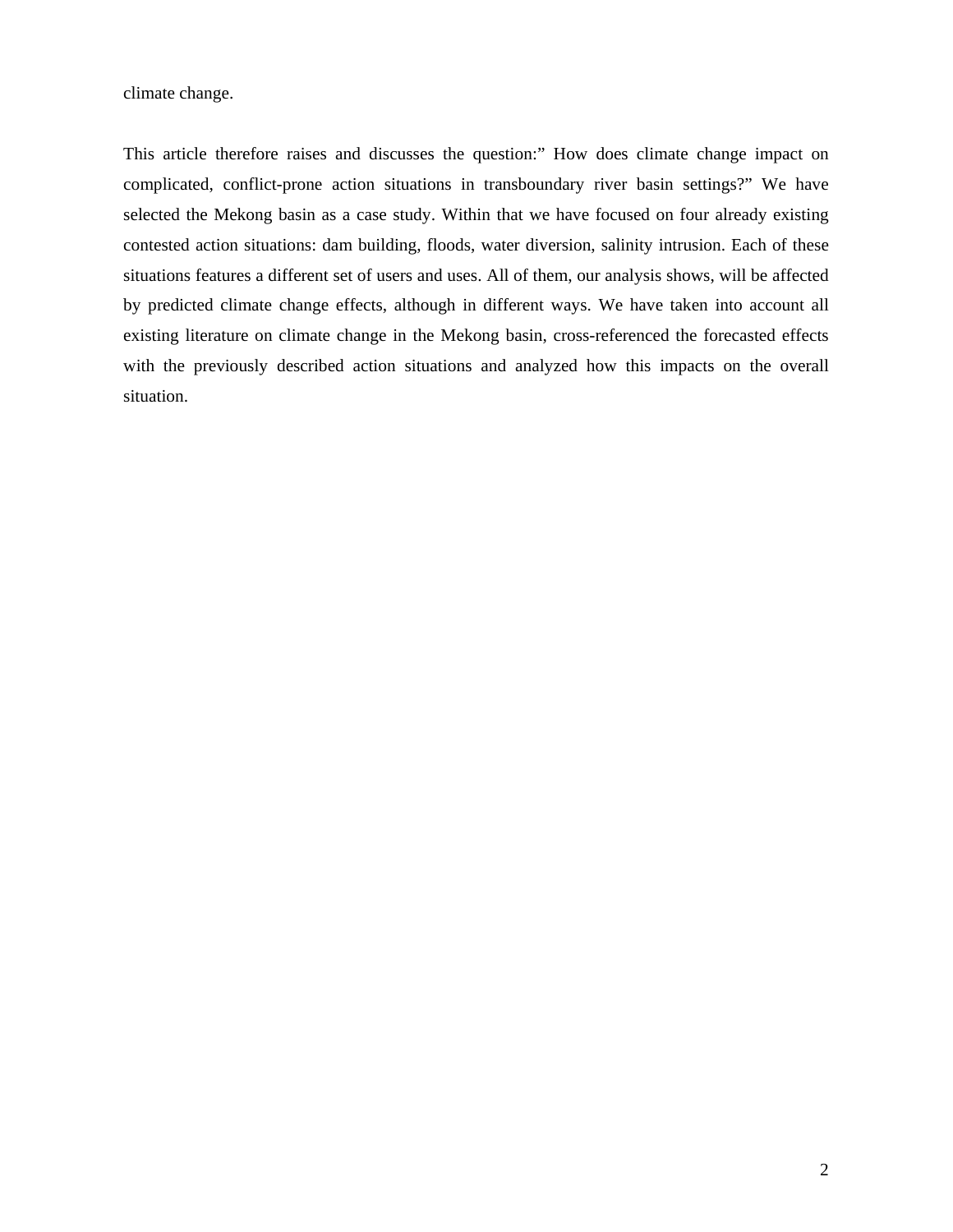# **2) Institutional Adaptation and the Action Situation in Transboundary River Basins**

#### **2.1. Institutional Adaptation**

So far, most research on institutions and climate change has focused on mitigation [O'Riordan and Jordan 1998]. Where adaptation has been addressed, institutional and regional issues were often neglected in favour of looking at individual adaptation actions on a local level or focusing on very global aspects of adaptation. [e.g. Adger 1999; Adger et al. 2003; ADB 2003; Downing/Patwardhan 2003; Klein/MacIver 1999; Parry et al. 1998; UNEP 2001].

Institutional adaptation can take place on various scales, ranging from traditional songs that recall how to react in case of a natural disaster, over community insurance funds, to full-fledged regional or even global organisations and mechanisms like the IPCC or UNFCCC. Generally, it can be said that the later, global scale institutions are "far away" from where climate change *effects* actually occur, while the former, the local institutions, are "far away" from the *information* on predicted changes , impacts on ecosystems and options for coping or adapting. What seems to be missing in many regions so far is an actor that can serve as a champion for institutional adaptation to climate change in a spatial unit that is big enough to retrieve information from global modelling, but small enough to allow for dissemination of this information to communities on the ground. Given that the majority of predicted climate change effects are water-related this could well be a river basin institution. Here, institutional adaptation could mean at least three things: enhancing technical capacities of concerned communities to deal with ecosystem changes, foster political cooperation between involved states, and create new institutional mechanisms to deal with uncertainty. While the first two options are within the range of existing river basin organisations, the latter one calls for a new breed of institutions, specifically designed with the increasing uncertainty and growing complexity introduced by climate change. These options have to be weighed in the light of the action situation and the way they might be altered by climate change.

Institutional Adaptation in a river basin context therefore aims to balance the need to sustain ecosystem with the demand for sovereignty and economic development of nation states lying in this ecosystem.In the Mekong basin, most studies concentrate on the situation in the delta. It is true that this is the region that will probably be most severely affected, but while Vietnam and Cambodia might have most of the problem they do not have most of the solution, which lies with the upstream countries, whose relevant actors have to adapt their production and livelihood patterns as well.. While Global Change is a worldwide phenomenon, its effects are perceived locally and regionally.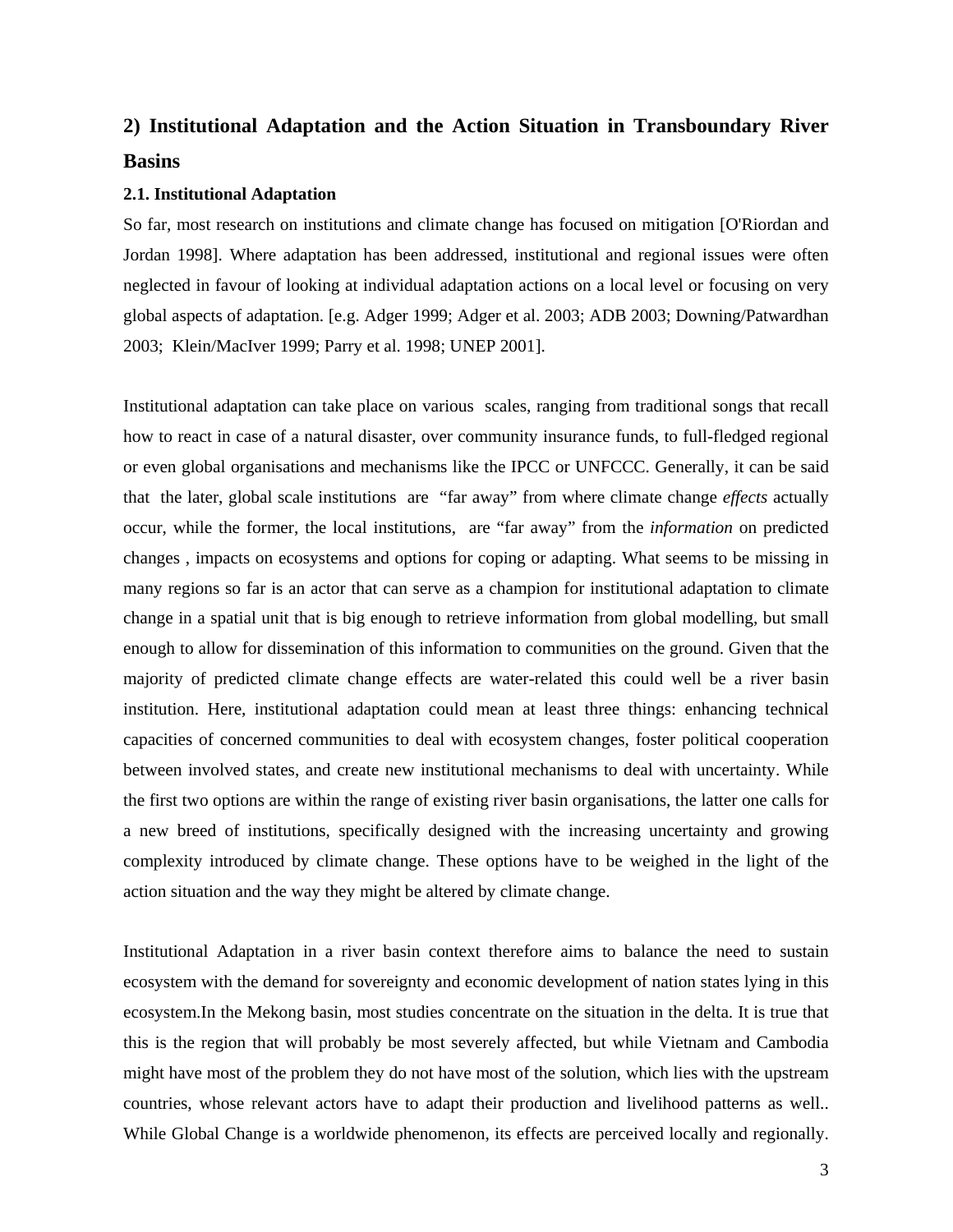Institutional Adaptation means establishing mutually accepted mechanisms for coping with these changes on a local level without neglecting that interventions into ecosystems typically also affect other actors bound into this system.

#### **2.2. Action Situations in Transboundary River Basins**

The context of action situations after Ostrom (2005) in natural resources management is made of geophysical, socio-economic and institutional factors. Together, they define whether the involved actors have a good chance of managing a resource cooperatively or not. While the physical environment is hard to influence, except by large intervention into the ecosystem such as dam building, the socio-economic conditions can be at least partly changed, although they depend on a number of factors beyond the reach of involved actors, even if these are nation states. The institutional set-up in contrast can be shaped by the involved actors. It is typically a function of their relative power and their interest in a certain issue.

#### *The geophysical context*

In a transboundary river basin, the underlying hydrological setting is characterized by the properties of excludability and subtractability [Ostrom: 1991]. Three settings can be distinguished: an upstream-downstream-, a common-pool- and a public good constellation. A situation in which all involved parties have the possibility to substract from the other parties potential for usage would be called a common-pool constellation (two-way-subtractability). In an upstream-downstream situation one party can substract from the use of the others, but not vice versa (one-way-subtractability) [Haftendorn 2000; Le Marquand 1977; Waterbury 2002]. Theoretically, the upstream riparian could even cut off the downstream riparians from all the water running through its territory (one-wayexcludability). If no party can be excluded and the resource is abundant, we speak of a public good.

## **Table 2: Public Good, Common-Pool and Upstream-Downstream: resource use configuration Subtractability of use (the good or resource diminishes by consumption)**

|                     |                    | not subtractable | One-way-     | Two-way-     |
|---------------------|--------------------|------------------|--------------|--------------|
| Non-excludability   |                    |                  | subtractable | subtractable |
| of<br>(difficulty)  | not excludable     | Public Good      |              | Common Pool  |
| excluding potential | One-way-           |                  | Upstream-    |              |
| beneficiaries)      | excludable         |                  | downstream   |              |
|                     | two-way excludable |                  |              |              |

[own illustration, following and extending: Ostrom, E 2005: 23ff.; Ostrom/Ostrom 1977: 12; Agarwal/Dupont 1999].

Public good situations are not conflict prone, because the benefit threshold can not be surpassed.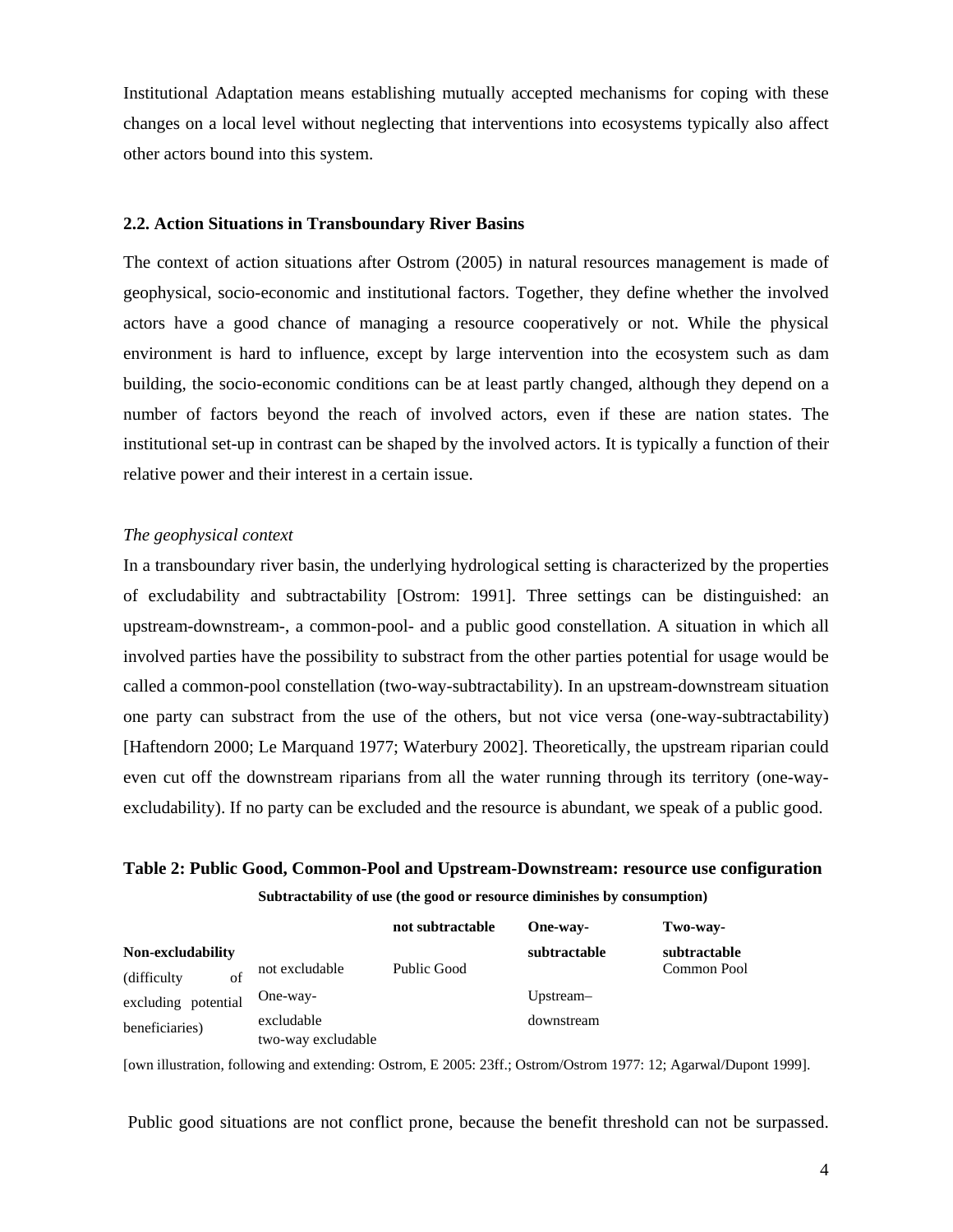Common-pool and upstream-downstream constellations, in contrast, constitute the more complicated actions situations, because some of the desired uses might be mutually exclusive, e.g. (hydropower and flood protection, navigation and fisheries etc.).The more actors are in involved in one of these two situations, the more complex it becomes.

The complexity of an action situation in the context of water resources also depends on another feature from the geophysical setting: scarcity. Whether the resource is scarce or not can be measured according to different standards. The borderline might lie somewhere around the so called "water stress" benchmark. Water stress is part of a *technical* index to measure water poverty, applied mainly by the UN. Following this definition, a utilization rate of 20 percent of the yearly renewable resources indicates water stress, i.e. scarcity is likely to appear seasonally, regionally or locally. The more commonly used *demographic* index marks the beginning of water stress below a per capita availability of 1 700 m<sup>3</sup>/year, chronic water scarcity below 1 000 m<sup>3</sup> and absolute water scarcity below 500 m<sup>31</sup> [Ediger 1997: 30f.; Gleick/Chalecki/Wong 2002: 98ff.; Hoekstra 1998: 44ff.]. Based on this index, experts anticipate water stress for between 40 and 60 percent of the world population by 2025 [Gleick 1998; Seckler et al. 1998; 1999: 29-42; Spillmann 2000: 154f.]. The 20 percent uncertainty range of this figure is contingent on the decision on whether to add or not to add China to the list of water-stressed countries [Gleick 1998; Chalecki/ Wong 2002: 106ff.].

The weak point of both indices is that they resort to nations as units of analysis, which, in many cases, is a too coarse resolution that obscures the real situation [Seckler et al. 1998: 15]. Again, transboundary river basin settings complicate the measurement of scarcity, because national statistics do not always tell much the situation in the respective part of an international basin that lies in certain area of a nation state. To complicate matters, resources use in a river basin includes much more than just a quantity of water. Hydropower, fisheries and navigation, to name just a few, are non-substractive uses whose potential can not be assessed by the same quantitative standard. Assuming a river basin perspective means taking into account all this different uses and all the different actors.

In this already highly contested field, climate change poses a new challenge. Undermining established patterns and adding uncertainty, it will be increasingly difficult to establish these kinds of absolute, quantitative standards for scarcity of a resource like water. Uncertainty might be the

 $\overline{a}$ 

<sup>1</sup> A more sophisticated index that wants to measure water poverty by incorporating social and economic indicators resorts to the scientific debate only, probably due to its complexity [see: Sullivan 2002].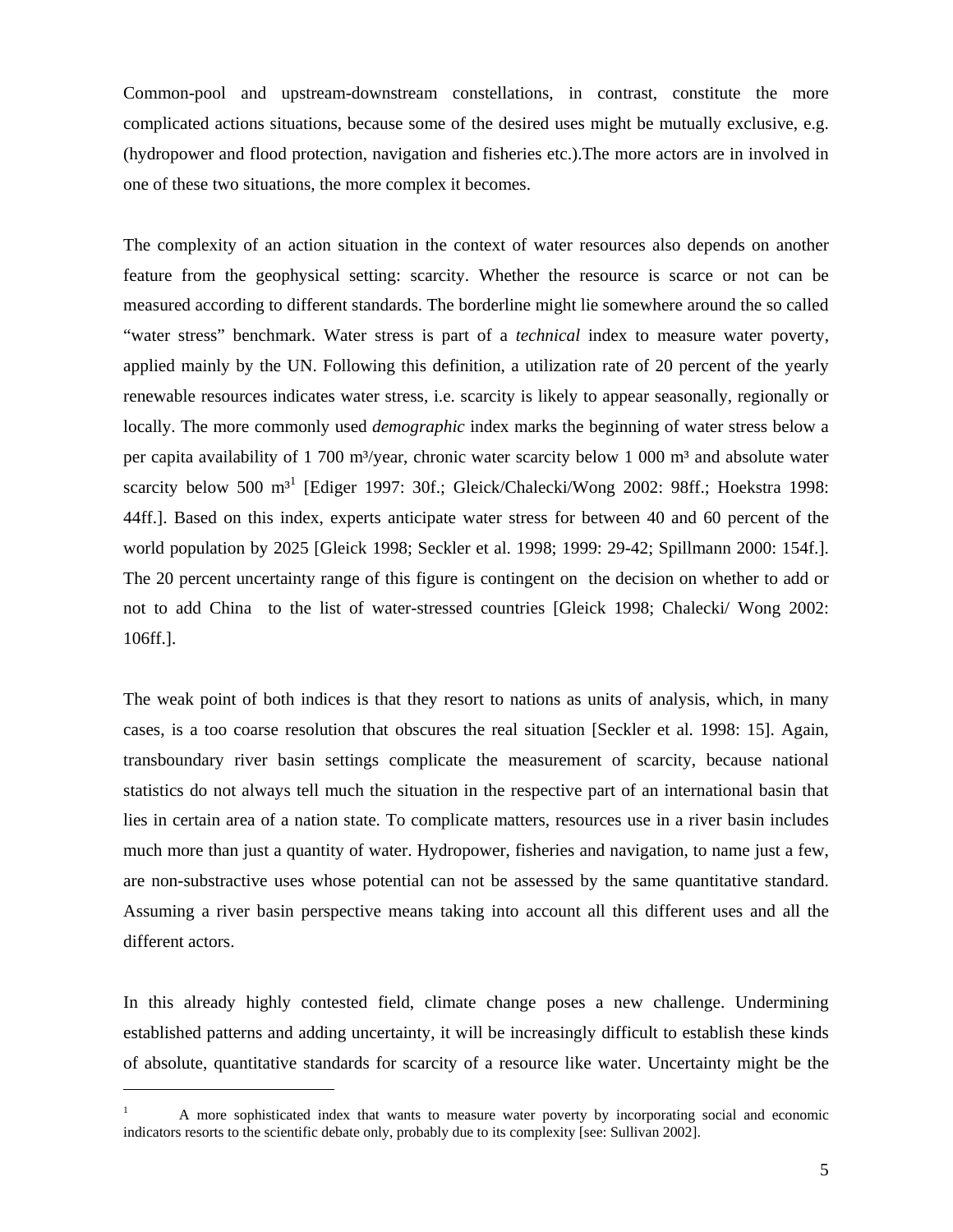most genuine feature of climate change. While currently seen as a transitional problem of a science that is still in the making, it might soon turn out not to be an interim companion but a defining criterion of climate change itself. By augmenting the amplitude of potential events, climate change decreases predictability. Most arguably, this will induce actors to calculate with a higher *margin de manoeuvre* themselves. In the case of a common-pool-resource, for example this means that all involved actors increase their *potential* needs and decrease the *potential* availability of water resources, that means they will be calculating with a worse worst case scenario than before, which will invariably lead to a tougher stance in allocation and apportionment negotiations. Moreover, if every actor in a negotiation situation has to take into account a greater number of scenarios to formulate his bargaining strategy, the whole process becomes much more complex. Increasing uncertainty, we therefore argue, complicates action situations by hardening positions and proliferating scenarios.

Against this background, we suggest shifting the focus from a mere quantitative aspect of a resource to a qualitative, relative aspect related to the services incorporated in the use of a resource rather than its mere size. For non-substractive uses it seems more appropriate to speak of a benefit threshold, then of scarcity. When this benefit threshold is passed, a resource conflict will arise. However, with a focus on a number of services and a number of resource properties involved, opportunities for positive-sum games open up that have been previously hidden from a too simplistic, statistical, quantitative and absolute perspective. Institutional adaptation in the light of climate change, a first conclusion therefore reads, does not consist in establishing fixed benchmarks from which on redistribution has to come into effect, but rather means providing the analytical tools and communication platforms to deal with uncertainty, complexity and multi-service negotiations.

#### *The socioeconomic context*

 $\overline{a}$ 

For describing the socio-economic context of the action-situation, three characteristics have to be taken into account, economic growth, population growth and heterogeneity. Economic and population growth add as a stressor on the environmental services provided by a river basin.. During the  $20<sup>th</sup>$  century per capita demand, on a global scale, increased by double the population growth rate<sup>2</sup> [Hoekstra1998: 25; Neupane/ Young 2001: 20], meaning that a doubling of population implicates a fourfold increase in total water demand, given, of course, a certain economic growth rate. A rapidly developing river basin will therefore have a considerable need for institutional adaptation mechanism, even before climate change comes into play.

<sup>&</sup>lt;sup>2</sup> Whereas the world population grew a little less than fourfold from 1.6 to 6 billion, water use increased by the factor  $7$ in the same period [Gleick 1998: 6].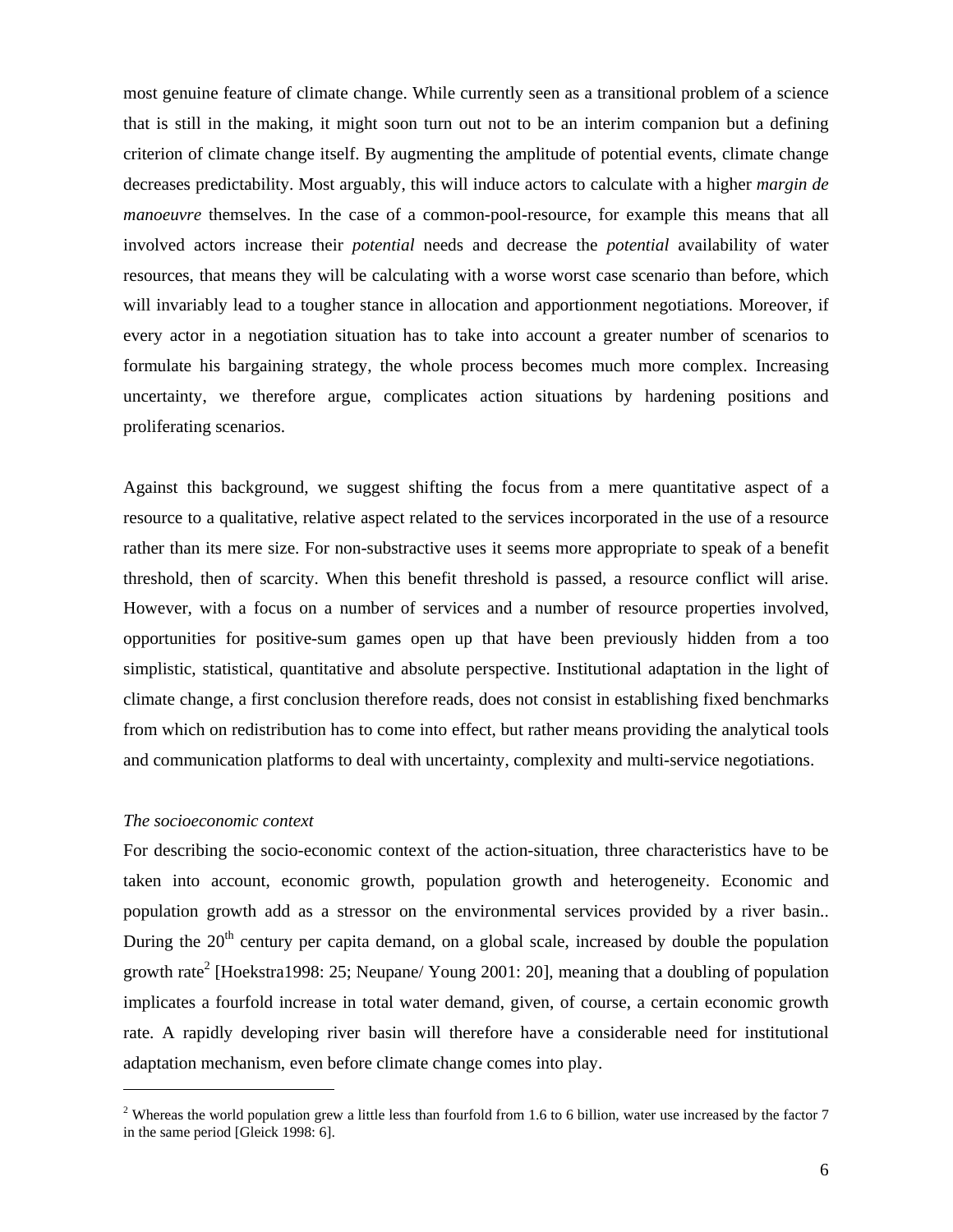With regard to heterogeneity, the underlying assumption here, inspired also by Olson's theory of groups [1971: 125ff.], is that in socio-economically homogenous regions *political* cooperation is more likely to occur than in socio-economically heterogeneous regions [see also Hackett 1992; Ostrom 2005: 26f.]. Important indicators are size, population, level of development, military strength, economic structure and economic power, the political system, ethnic division, historical and cultural background and, most specifically, the way relevant actors prefer to use the transboundary water resources concerned in their respective territory.

The heterogeneity of the group has also indications on how difficult it is to establish a common perception of the action situation, which in turn is important in order to arrive at commonly accepted problem solving approaches. Facing a high degree of heterogeneity therefore should induce institutions to arrange for rapprochement of perspectives first, before launching big programmes. Moreover, as rationales of various actors in the same action situation are difficult to assess, uncertainty about preferences increases with the degree of heterogeneity of that particular group. Last but not least, heterogeneity often also means asymmetry in the power equation. Whereas heterogeneous use preferences tend to exacerbate distribution conflicts in a common-poolsituation, asymmetries in the political power equation impact on upstream-downstream situations, in different ways of course, depending on whether the upstream or the downstream riparian is also the political powerhouse.

#### *The institutional context*

Finally, on the institutional side, it has to be considered to what extent the use of the contested resource is governed by rules and regulations to which all or most involved actors adhere. As for international waters, it has been shown that during the last 50 years cooperation over the resource use has outweighed conflict (Wolf et al. 1999). This well-founded analysis has contributed to a shift of attention from competition to collaboration over transboundary water resources. Since then, a huge body of literature has developed on river basin commissions, their virtues and drawbacks. The most common finding has been that existing institutional frameworks are often comprehensive in their approach, but almost always lack the mandate and the power to push through their own basinwide agenda. Confronted with the comparatively new challenge of climate change effects, these institutions will face difficulties to extend their typically already weak mandate to this contested issue.

For all three, the geo-physical, the socio-economic and the institutional context, transboundary river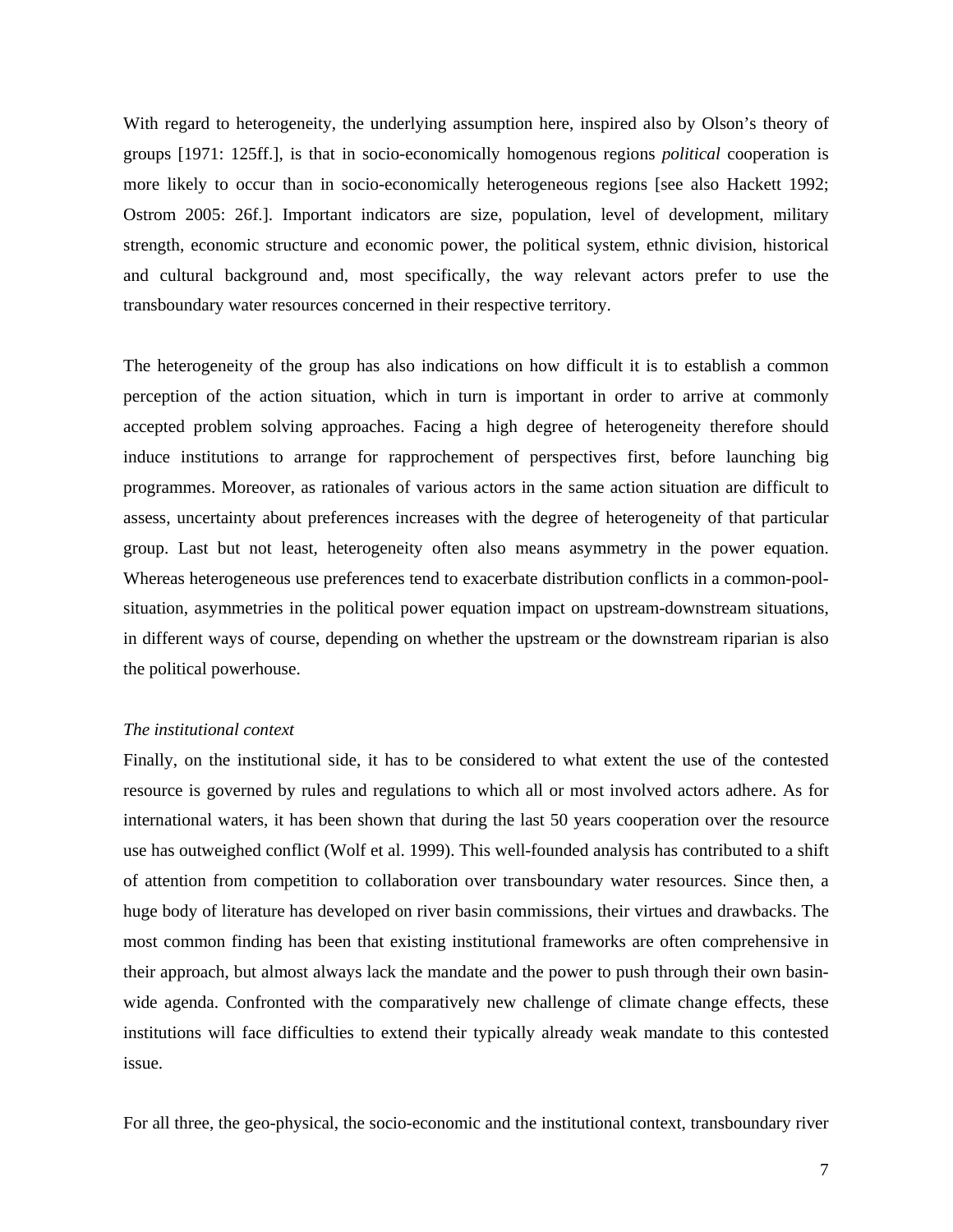basins with its multiple users and manifold uses hold a guarantee for complex action situations. With climate change most likely to introduce uncertainty, variability and complexity water-related issues in transboundary river basins appear to be particularly vulnerable to its effects. The following sections will analyse the potential impact of predicted climate change effects on already complicated and conflict-prone action situations in the Mekong basin.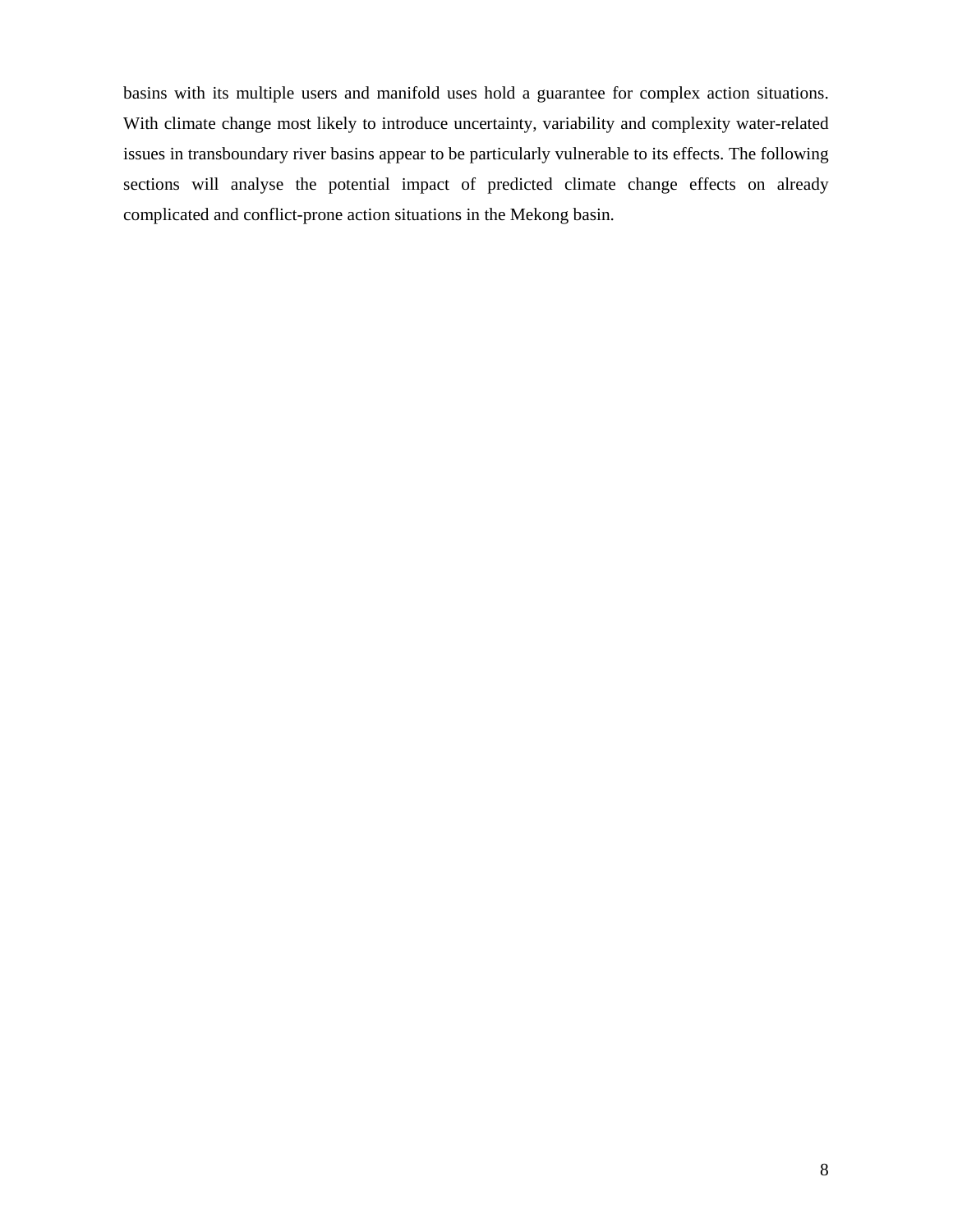### **3. Climate Change effects in the Mekong basin**

The framework, developed in the previous section will be put to a test by applying it to the concrete case of the Mekong Basin The Mekong basin is a region where institutional adaptation to climate change will be of high importance. First, it lies entirely in the tropical and subtropical regions, which are expected to suffer most clearly and comprehensively from climate change effects. Second, as a developing region, its institutional capacities are comparatively low. The present problem pressure is too high to allow for capacity building which aims at tackling a problem that is not even fully conceived. The need for better institutions is obvious.

Furthermore, we believe that now is the right time to prepare for institutional adaptation in the Mekong. Among the transboundary basins that drain developing regions in tropical and subtropical zones, the Mekong basin is comparatively well studied, in water issues as well as, at a lower level, in the Global Change context. For one thing, this makes access to information easier in a field, where data availability is still staggeringly flimsy, all the more when it comes to modelling the future. For another, this makes exchange with other scientists, experts and practitioners easier and more promising. The available data and information is significant enough to allow for certain reliability.

#### **3.1. The Mekong Basin**

Originating from the rocks of the 5500m-high Tibetian plateau [see here and below: Dore 2003: 423; 1157f.; MRC 2005; Radosevich/Olson 1999: 4f.; Ringler 2001: 3-6], the Mekong traverses six countries – China, Myanmar, Laos, Thailand, Cambodia, Vietnam – before emptying into the South China Sea 4800km later. For almost half of its way and more than 80% of its drop in elevation the Mekong travels through Yunnan, creating a hydropower potential that matches the combined potential of the 5 other riparians [MRC 2001: 39ff.].

Despite its vast resource potential along the Lancang/Mekong, Yunnan only contributes 16% to the total run-off, similar to Thailand (17%), Cambodia (19%), and more than Vietnam (11%), but only half of Laos  $(35\%)^i$ . The Chinese government tends to play down the influence of dam construction in Yunnan, since only a small part of the total flow originates within China. This argument, however, ignores the fact that the total flow is measured in the delta, whereas in the Laotian capital Vientiane approximately 60% of the Mekong water stems from China [Goh 2001: 481; Menniken 2007: Osborne 2000: 231].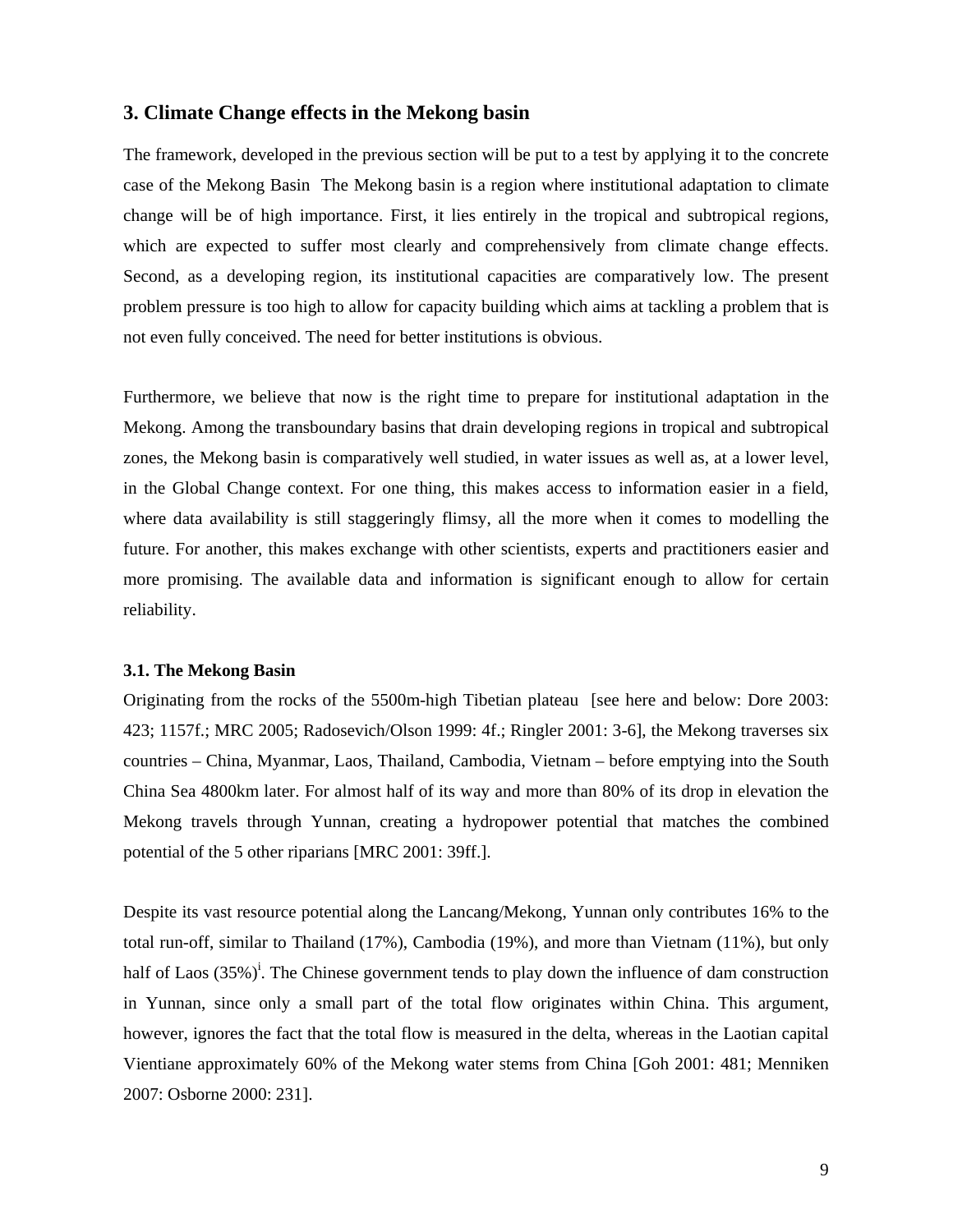Agriculture accounts for 85% of the total water consumption [MRC 2002a: 7]. Although the water supply generally exceeds the water stress margin, scarcities appear locally and seasonally "because of uneven flow distribution, changes in water quality, and growing demand for water. […] Household use of water is expected to grow by 50 per cent over the next decade, water for agricultural use by 30 per cent, and water for industrial use by 100 percent" [Ibd.].

The Mekong basin is the dominating geophysical structure in mainland Southeast Asia and its rivers are virtually the only source of freshwater [Ringler 2001: 2]. Although the Mekong river basin is by no means water scarce, shortages might occur seasonally and locally. Moreover, it is not water exclusively that constitutes the huge significance of the Mekong for the basin population, but the ecological system based on it, which as a whole sustains around 80% of the population living in the lowlands of the basin:" Critical, for millions of people, who live in the lowlands, it is not the water alone that is the natural resource of greatest concern. Rather, it is the variability and complexity of an intact ecosystem – driven by annual flood pulse – that is the resource of immediate, and arguably highest, value" [Fox/Shennon 2005: 2]. Besides its quintessential significance for the survival of the people in the basin, the Mekong is attached to important cultural and religious values [Öjendal 2000: 10], traditionally hosting "hydraulic civilizations" [Wittfogel 1956].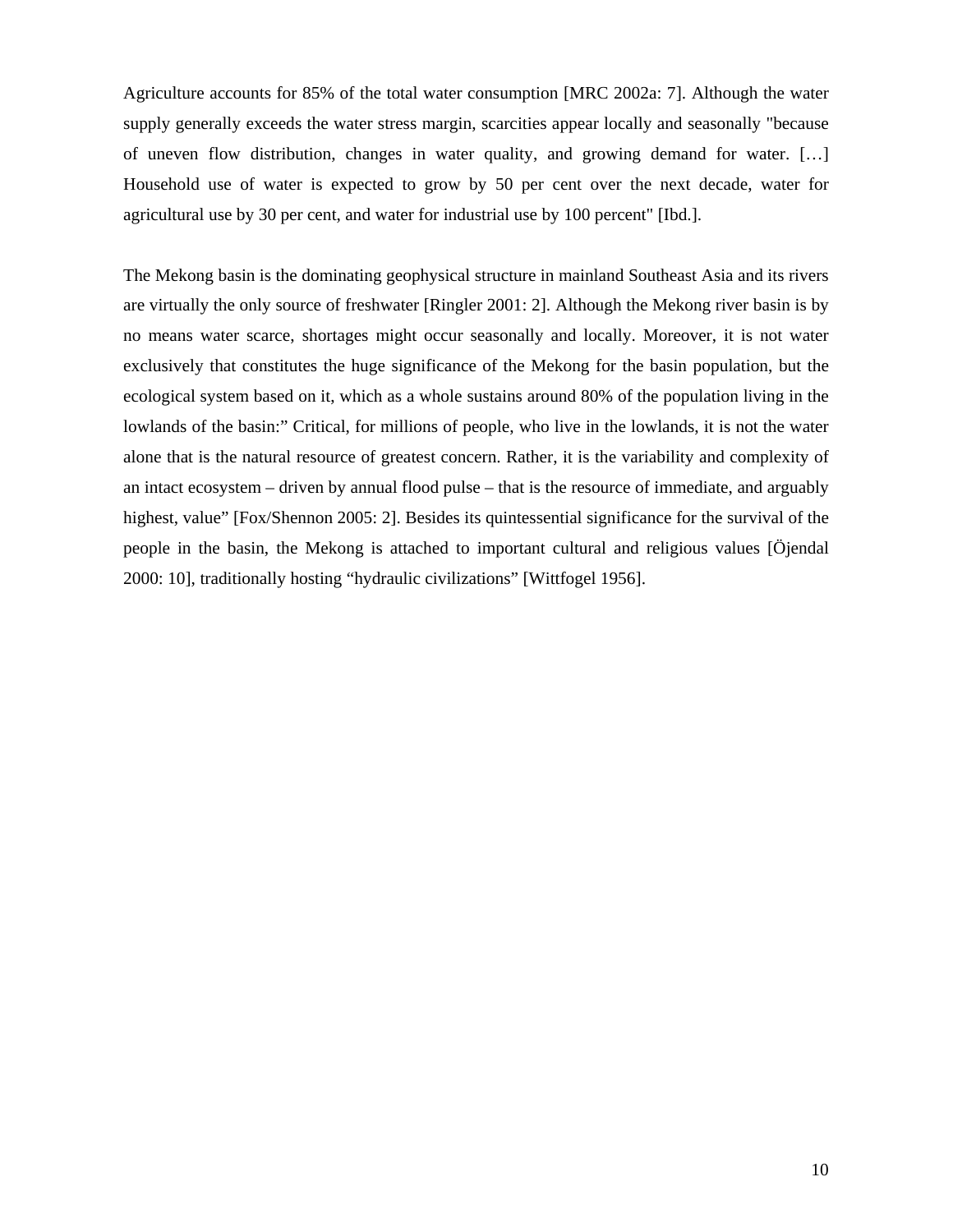

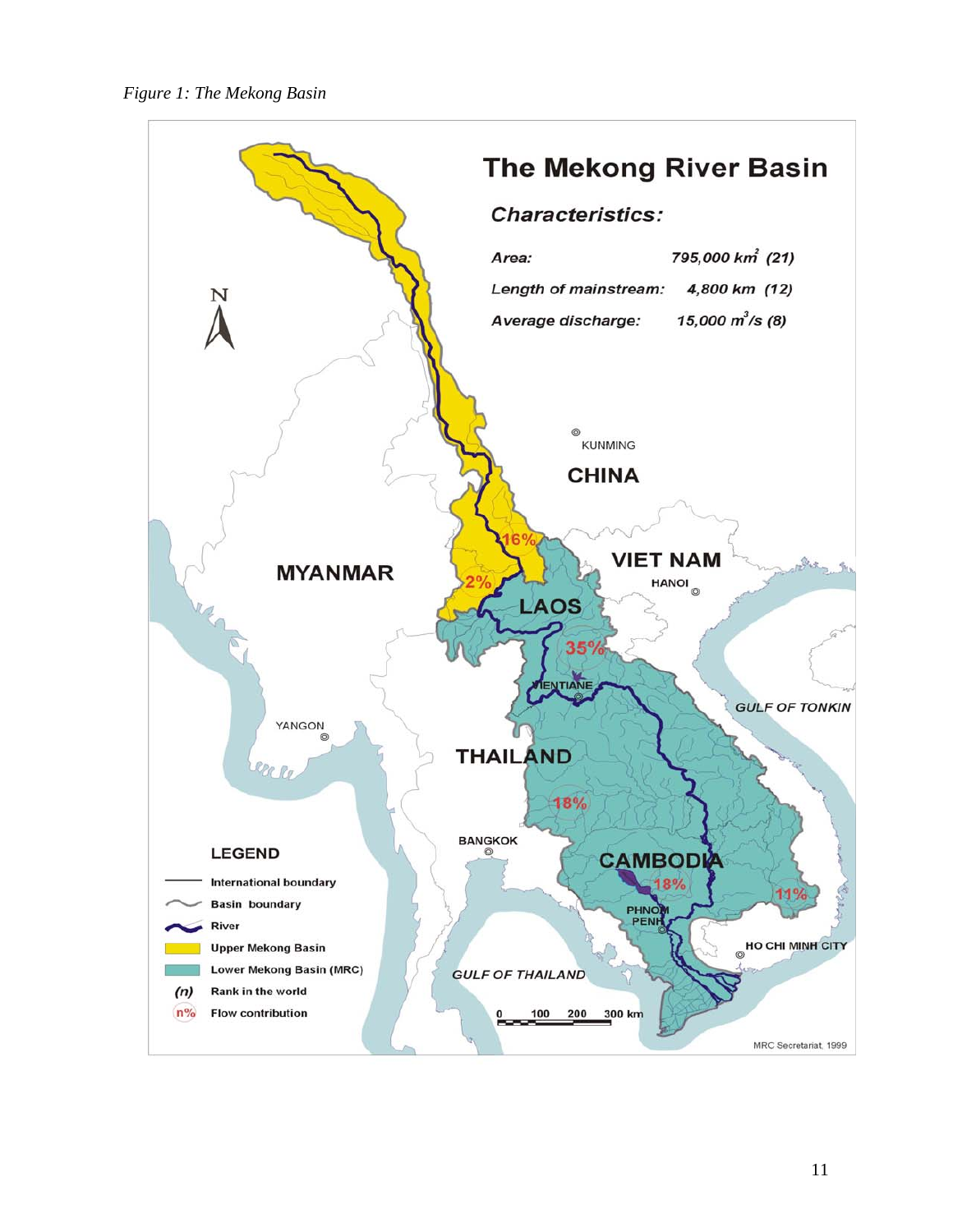The main actor in transboundary water governance in the Mekong basin is the Mekong River Commission (MRC). The MRC, established in 1995 by four of the six Mekong riparians – Cambodia, Laos, Thailand, Vietnam – is the dominant player in transboundary water politics in the basin. It is, moreover, an epistemic community [Haas 1992], gathering, generating, processing and disseminating knowledge and information on all kinds of water issues. Thematically, it is not confined to water, but comprises all water-related fields like fisheries, navigation, hydropower, flood control, ecosystem, and others. The staff of its main administrative and technical body, consists (approximately) one half each of national and international experts, which means that linkages in both directions, to the international community and the political decision-making level of the four countries, are strong. In recent years MRC has incorporated climate change into its activities, mainly in the Environment, the Flood Management and Mitigation and lately also in the Agriculture, Irrigation and Forestry Programme. Last but not least, MRC holds one of the most advanced modelling capacities in the basin and is currently trying to integrate climate change accounts into hydrological modelling. It is therefore reasonable to address MRC as a key player in building institutional adaptive capacities to deal with water-related climate change effects in the Mekong basin.

The role, significance and potential of MRC in building institutional capacities to address Global Change will be examined by focusing on four water-related conflicts and the way they are supposed to be affected by Global Change. In the following sections, we will therefore present the status quo, the predicted socioeconomic change, climate change effects, before applying to four concrete actions situations.

#### **3.2. Socio-economic Change**

Approximately 70 million people currently inhabit the Mekong basin [see here and below: Haase 2002; MRC 2003; Öjendal 2000: 19-22; Ringler 2001: 7f.], arguably mounting to more than 100 million in 2025. Socio-economically, the riparian countries are extremely heterogeneous and differ from each other in every category including size, inhabitants, type of economy, living standard, political system and cultural background. The Mekong riparian countries are developing rapidly with economic growth rates between 6-7% (Cambodia, Laos, Thailand) and 9-10% (China, Vietnam).

This economic expansion will inevitably lead to an increase in water use and in the establishment of large-scale schemes. This, in turn, will induce distribution conflicts on the long run. Given the present growth rates, the economic output of the riparians will have doubled by 2020 and so will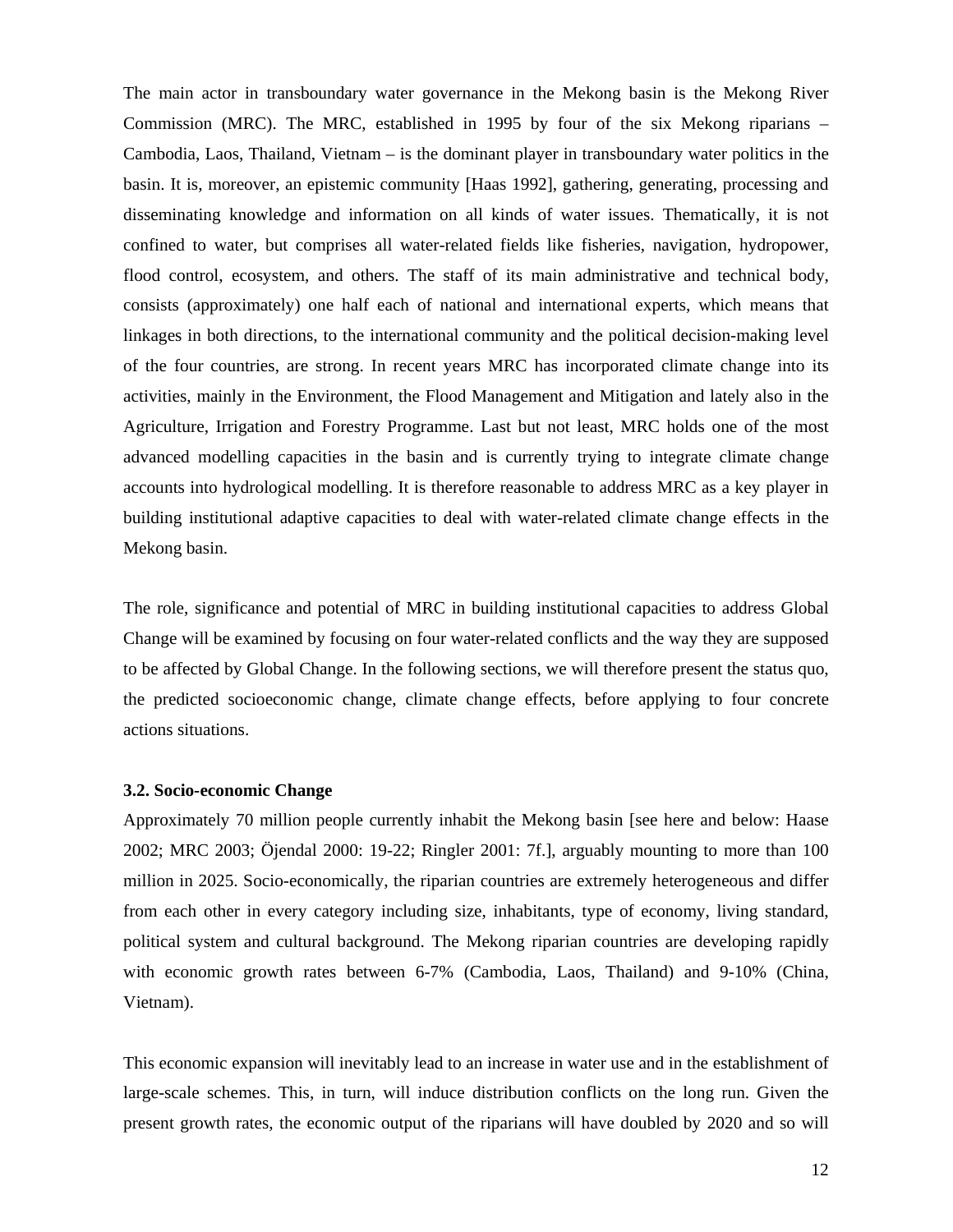have the per capita demand. This calculation is supported by the relationship between population growth and growth of per capita demand of water, with the latter growing twice as fast as the former over the twentieth century. Population growth is at around 1.6% in the basin. If per capita demand grows twice as fast, in 2020 the population will have increased by 25% and each of those persons will use 60% more water than today. Based on a moderate population growth scenario, water availability per capita in 2040 will be half of that in 1995 (without factoring in any climate change effects) with more significant reductions in Laos (35% of 1995) and Cambodia (29% of 1995) but more absolute shortages in Vietnam and Thailand, both of which then will fall below (Vietnam) or close to (Thailand) the "water stress" threshold of 1700m<sup>3</sup>/year [Hoanh et al. 2003]. Irrigation demand is said to double from 1995 to 2040 [Ibd.].

#### **3.3. Climate Change in the Mekong basin**

The water-related conflicts described in the following chapter will change their structure to varying degrees under climate change effects. Climate Change modelling for the Mekong basin is still weak. A total of 18 studies have been analyzed (see Annex 1) with regard to their forecasts on water-related climate change effects in the Mekong basin by issue (temperature, precipitation in dry and rainy season, droughts, floods, discharge, salinity intrusion/ sea-level rise and wind pattern) and by sector (agriculture, water resources, wetlands etc.) (see Annex 2). Although diverse in methodology, research question and thoroughness of investigation (see Annex 2) they give a surprisingly congruent picture of what the potential impacts of climate change on the hydrological regime will be.

Most studies agree that water-related climate change in the Mekong basin will be:

- Higher temperature and, therefore, higher evaporation.
- Overall rainfall remains roughly the same, but change seasonal patterns.
- Less rainfall in the upper basin, but compensated by melting glaciers.
- Shorter wet season, longer dry season.
- Increasing variability.
- Increasing discharge
- Rising sea-level.
- Changed flood pattern.

These predicted changes will have a strong impact on the hydrological regime and, therefore, overall socio-economic, political and institutional setting of the Mekong basin. In order to assess the extent of impacts, they will be cross-referenced with 4 already existing water-related conflicts.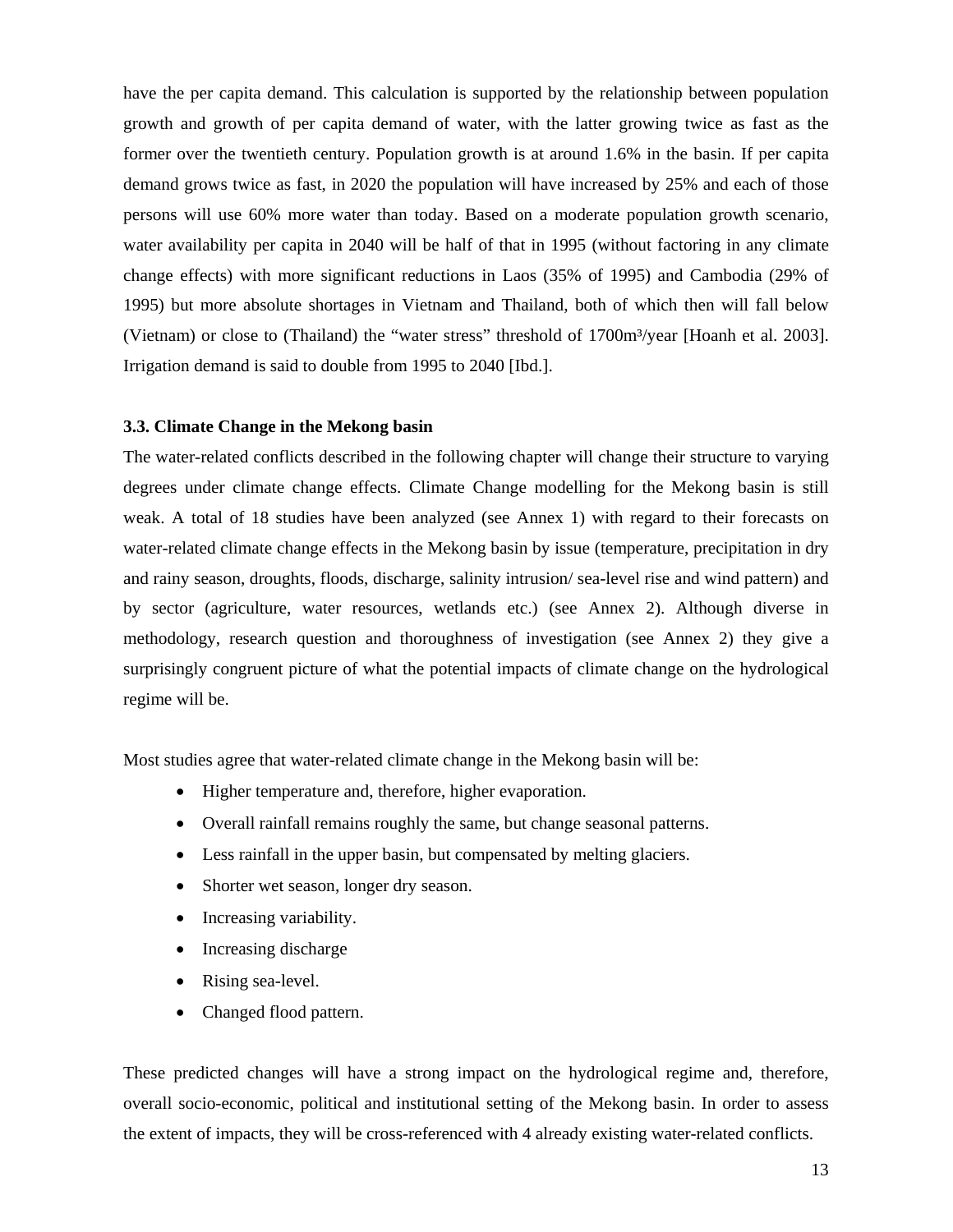## **4) Four complex action situations in the Mekong basin under climate change**

#### **4.1. The dam cascade in China**

China, the upstream riparian, is building a **cascade of eight dams** along its stretch of the Mekong envisaged to produce approximately 15.000 MW by 2017, worrying the majority of policy-makers and resource users in the downstream countries. For one thing, China increases its threat potential vis a vis the lower riparians. With the dams in operation, it could easily withhold a considerable amount of water for a considerable duration in order to put pressure on the downstream countries also in non-water issues.

Second, the generation of hydropower alters the flow. While some experts claim that the Chinese dam operations might even out the flow, which is presently bound in a seasonal cycle, concerns are raised that exactly such a flattening of the flow would distort downstream crop production, which is highly adapted to the seasonal flow [Miller 2005]. Besides this, it is not likely that China will do anything to contribute to a sound flow regime downstream, but rather just use the water as it sees fit for energy production, which in turn might soon aggravate the flooding downstream.

Although only two dams are currently in operation, negative downstream impacts, especially on fisheries, have already been reported. These are to increase with the growing storage capacities of the dam cascade. Last but not least, the water stored behind the dams might in the future also be used for irrigation, not only altering but also diminishing the flow of the Mekong.

In this upstream-downstream situation, quantitative scarcity is not yet an issue. From an ecosystem services perspective however, it is obvious that a number of different services stand in competition with each other, namely hydropower generation, irrigation, flood protection and fisheries. Uncertainty is high, also, but not only due to climate change. A forecasted reduction of annual rainfall in the upper basin will have impacts on the lower riparians, but it is not yet clear of which kind. A rising number of weather extremes that is also predicted will equally alter the situation to an unknown extent. Moreover, considerable uncertainty comes from the intricate hydrological setting of this conflict, involving the whole basin, six different countries, a number of different uses and uncertain political developments. The heterogeneity of the group is obviously large and, in this case, to the detriment of the lower riparians who face a hydrological hegemon, who also constitutes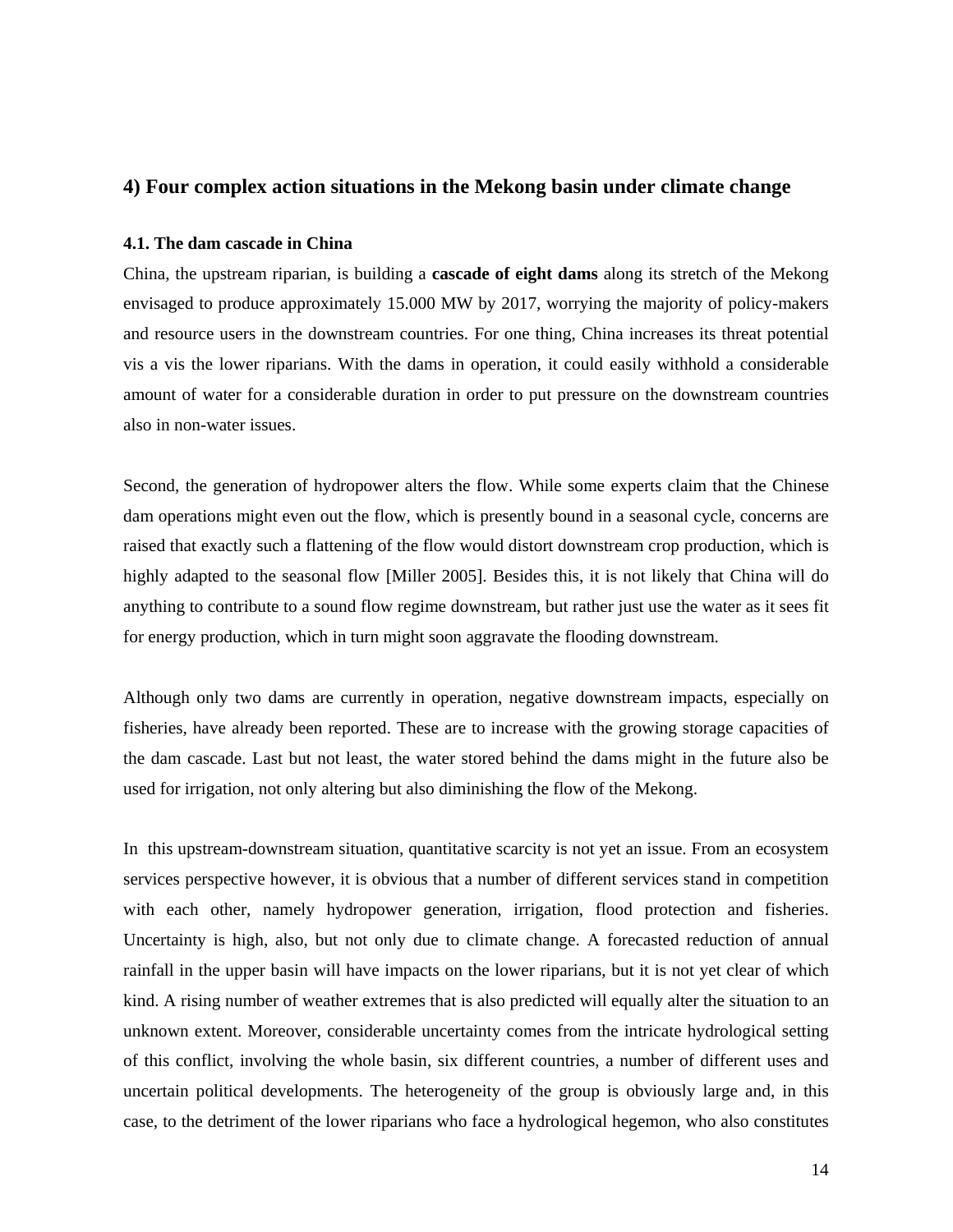the political powerhouse.

Finally, the institutional context is not benign, since the China is not a member to the MRC and the process of rapprochement among the downstream riparians within the framework of MRC has not advanced to a stage where they could act as one force vis a vis China (Menniken 2007).





Mekong River basin. Box highlights section of river where China is constructing 8 dams

Source: International Rivers Network (IRN).

The **China problem** will change the existing conflicts quantitatively and qualitatively, with a high degree of uncertainty under Global Change effects. This uncertainty is mainly due to China´s upstream position, meaning that the whole set of countries, uses and ecosystems downstream depend on what happens in Yunnan.

Given the predicted decrease of rainfall in the upper part of the basin, China´s threat potential increases. Moreover, it becomes more attractive for Chinese farmers to change from rainfed to irrigation agriculture and use the water stored within the dam cascade to do so. This, in turn, would reduce the available water quantity further downstream.

With decreasing predictability of rainfall patterns, flow regulation will become more important. At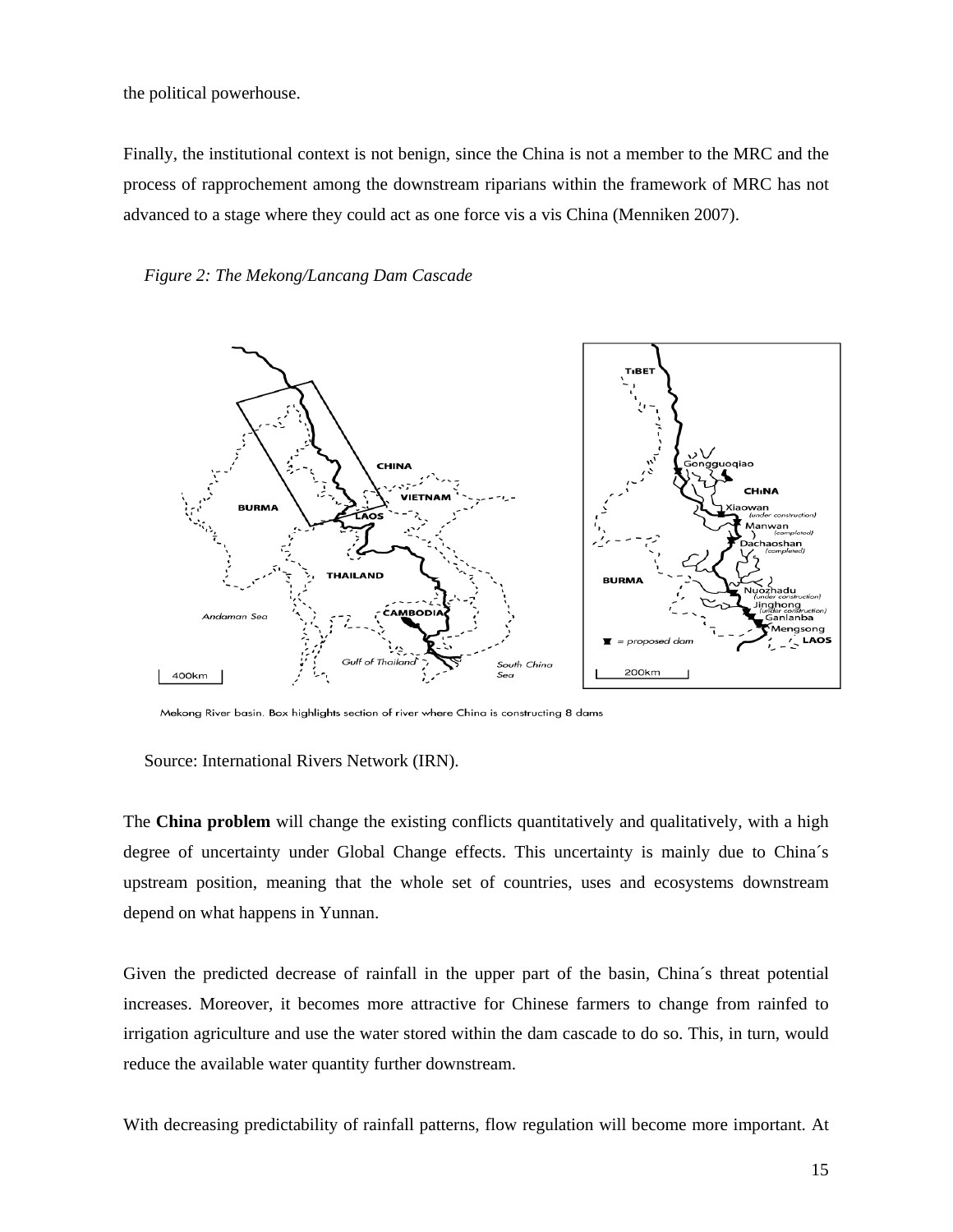the same time, with all eight dams in operation, flow regulation will be entirely in China´s hands. Whether flow regulation upstream and flow regulation downstream will run on the same premises has to be questioned. If it turns out to be true that under climate change effects, extreme weather events will occur more frequently, with the technical capacities at hand in China, the lower riparians will always have a problem when such a extreme event, be it drought or flood will take place basinwide. In case of a basin-wide flood, China will open its sluice gates, aggravating the situation downstream. In case of a basin-wide drought, China will store as much water as possible, again to the detriment of the lower riparians.

The most immediate response to these threats might be an increased dam building activity in the lower basin to enhance the respective storage capacity. This, in turn, might induce a whole set of new conflicts among the downstream riparians. On the other hand, facing an even more extreme seasonal pattern, China´s dams might help to even out the annual mean flow. One way or the other, nothing points at cooperative management of these coming problems. China is the single upstream riparian and political powerhouse, which will in the medium future face shortages against the backdrop of weak institutional and legal provisions. Here, climate change acts as an additional stressor in an already disadvantageous situation as well as the creator of new conflicts whose shape is not yet visible.

#### **4.2. Salinity Intrusion in the Vietnamese Delta**

**Salinity intrusion** in the delta is a natural process. The reduction of flow anticipated due to climate change, however, increases the distance that the salinity intrusion goes (normally up to 60 km) or might lead to an earlier start of salinity intrusion which negatively impacts on the crop production patterns. With the delta being the rice bowl, not only of Vietnam but of the region, and Vietnam being the second largest exporter in rice on the world market, stakes are high. Rising salinization would induce Vietnam to attack the water use policy of the upstream countries. Cambodia is also affected. Salinity is slowly intruding southern Cambodia and threatening freshwater fisheries.

Presently only Vietnam and Cambodia are affected. The reduction of salinity intrusion in Vietnam is also beneficial to Cambodia, making this a common-pool problem for these two countries. The question therefore is who pays what for the provision of salinity control schemes Water scarcity is so far not an issue. However, the related services are moving closer to the benefit threshold defined by the current productivity of fisheries and rice farming in the delta. Uncertainty about the hydrological setting is comparatively low, since the delta is well-studied, the causes, effects of and also the solutions to salinity are apparent. The group of actors is more homogenous than in the other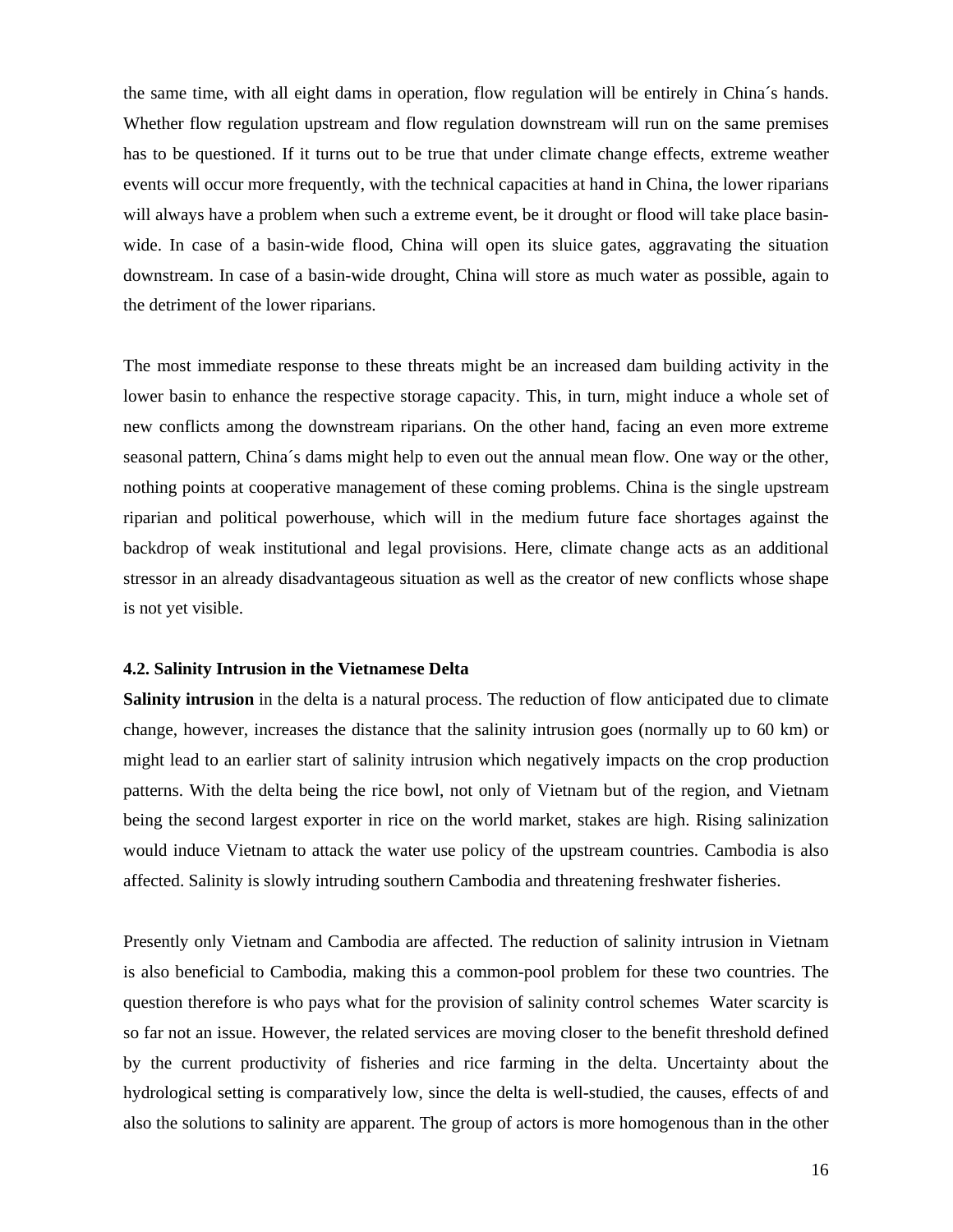conflicts, although Vietnam and Cambodia have an intricate history of cooperation and conflict. The MRC provides a formidable platform for negotiating an allocation scheme for the provision of control mechanisms.

**Salinity intrusion (SI)** is aggravated in several ways by predicted global and climate change effects. Socio-economically the lasting economic expansion will increase the water needs of all Mekong riparians to an extent that might increase salinity intrusion in the dry season by withdrawing too much water further upstream. Furthermore, Laos with its plans to build a number of dams, although only on tributaries, will have an impact on time and scope of SI. This means that two new players will enter the action situation over the coming decade or so.

Climatically, a rising sea-level clearly leads to more SI at the mouth of the river, if the discharge of the Mekong remains unchanged. Predictions of global sea-level rise vary greatly between 18 and 59cm [IPCC 2007] and are not yet adjusted to regional conditions, but clearly in a delta as flat as the Mekongs´ every centimetre counts. Hydrological modelling shows that at his last kilometres towards the sea the Mekong even courses up a tiny slope before literally falling into the South China Sea. This, however, also means that once the sea-level has risen to an extent where it overcomes this mini-slope, salt water intrusion will increase significantly within a very short time period.

Second, a reduction of the flow, induced by more or less constant rainfall and increasing evaporation due to higher temperature further exacerbates the situation. Overall, the river run-off is predicted to decrease by 6% in 2050, so that, together with sea-level rise, less freshwater will meet more saltwater in the delta.

Third, changing seasonal patterns leading to a more intensive but shorter flood and a more intensive and longer drought season might trigger an earlier start date of salinity intrusion. Salinity intrusion under the climate change effects forecasted will therefore affect Vietnam and Cambodia earlier in the year, be more intensive and go deeper into the country. This would be aggravating an existing conflict but it might also add a new dimension by internationalizing the problem: the Mekong delta is the rice bowl of Vietnam Decreased rice production in the delta therefore will have effects clearly exceeding the Mekong basin. Fortunately, technical measures to control or even prevent salinity intrusion exist. Whether countries, causing part of the problem upstream, will contribute to installing such control mechanisms downstream is another question.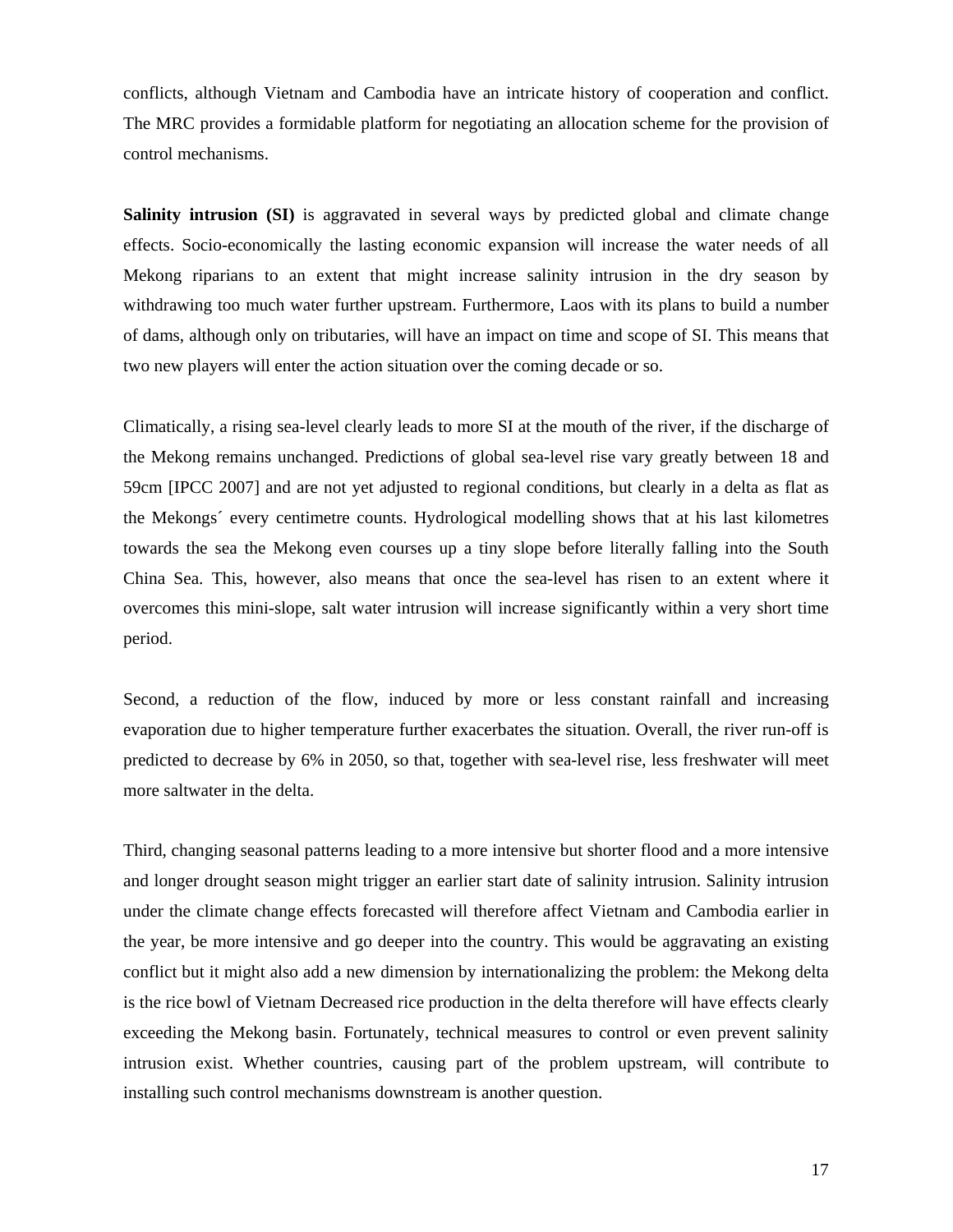In general, this means that the action situation is changed significantly. First, new actors are introduced, adding an upstream-downstream component to this hitherto common-pool-situation. The benefit threshold will be exceeded for all involved services. Uncertainty of the hydrological setting increases through the impacts of climate change. The group becomes more heterogeneous. On the positive side, in the absence of China, whose actions will prove largely irrelevant for the delta, the remaining countries have a common forum to solve such a problem, the MRC. Moreover, the Mekong basin depends on the products of the delta and no country outweighs the others in terms of political power.

#### **4.3. Water Diversion in Northern Thailand**

Thailand and Vietnam are the two major economic forces of the lower Mekong basin. Both dispose of a remarkable agricultural sector, which is producing for domestic needs as well as for the world market. Recently, to compensate for shortages in other basins, Thailand has revealed plans to divert water from the Mekong basin in the dry season and use it out of the basin. The Kon-Ing-Nan and the Khong-Chi-Mun schemes shall serve to irrigate fields in the dry Northern and North Eastern territories. This does, of course, not go uncontested, especially not by Vietnam, Thailand´s cohegemon in the lower basin.

The water diversion conflict, although structured by an upstream-downstream configuration revolves around a common-pool-resource. Although Thailand generally comes first along the mainstream of the Mekong, it is no clear upstream riparian. For one thing, it is downstream to China and, in parts, to Laos, contributing to a cognitive disposition to acknowledge downstream problems. Second, even Vietnam is upstream to Thailand along two tributaries of the Mekong. Third, Thailand benefits from the productivity of the delta and would be negatively affected from a breakdown of the delta's economy.

This common-pool-situation is threatened by looming scarcity. Although so far water is enough, the increasing needs of both countries, who have been economic overachievers for almost two decades now, will bring them close to or over the benchmark of 1700m<sup>2</sup> per year and capita. Uncertainty about thy hydrological regime is further aggravating the problem, leading both countries to calculate with a wider range of scenarios. Although culturally and politically heterogeneous they are increasingly economically intertwined. Both need the water mainly for irrigation, making the issue less complex, but the competition fiercer in the light of looming scarcity.

The conflict arising from **Thailand´s plans to divert water** in the dry season and use it out of the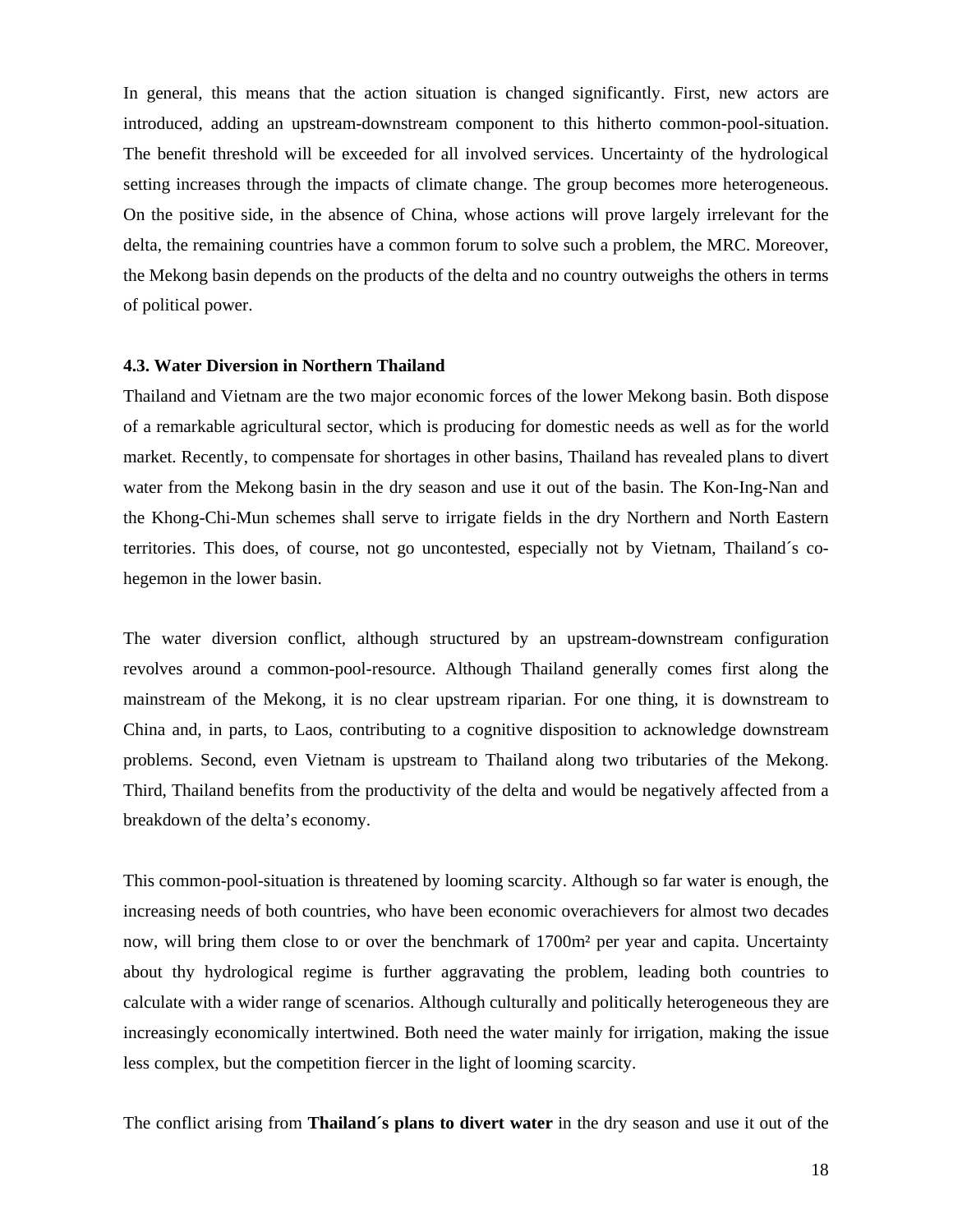basin will grow if the predicted change of rainfall pattern is going to take place. As a general rule, **water distribution** will in many cases turn out to become much more contested in the Mekong basin in the future, due to effects of socio-economic and climate change. The more immediate stressors here are economic expansion and population growth, which will together significantly decrease the per capita availability vis a vis the per capita demand. The increase in pesticide use in agriculture and increasing industrialization processes will deteriorate water quality and, in doing so, further reduce the available quantity for certain uses. This situation will then be aggravated by the described climate change effects. China will have less water through rainfall and consequently withdraw more water for agricultural and industrial purposes. Thailand will have less rainfall and more evaporation and consequently withdraw more water. The dry season will become longer and dryer, which makes water storage more important. The rising sea-level will lead to increased saline intrusion in the delta leading to an increased need for water in Vietnam. In this process water will necessarily run short in certain regions and in certain times of the seasonal cycle.

If the dry season becomes longer and dryer, dry season withdrawal and out-of-basin transfer becomes even more important to Thailand and even more harming to Vietnam. If it also right to assume then that the salinity intrusion problem will become more severe under sea-level rise, these two conflicts will be mutually reinforcing. Since from a combination of these two problems, it looks as if Thailand and Vietnam were going to have a problem with each other in the near future, institutional solutions might aim at bringing in the other two states, which still have some water to spare even in 2040 and even under climate change stressors, Laos and Cambodia (see chapter 6).

#### **4.4. Floods in the lower Mekong basin**

 $\overline{a}$ 

Unexpected (in scope and time) **floods** engender adverse economic, ecological and social effects, by destroying natural habitats, flooding fields, destroying livelihoods and displacing people. The Lower Mekong Basin has been facing a series of severe unexpected floods over the last few decades with a preliminary peak in 2000, when Cambodia and Laos were badly hit, losing more than 10 percent of their annual harvest [MRC 2003: 275f.]. Although historical accounts of water-levels of the twentieth century show no obvious pattern of higher or lower mean flows, recent decades have witnessed a proliferation of extremes.<sup>3</sup>

Here, the most important environmental service is protection from floods. As the events of 2000 have clearly shown, the service of flood protection is undersupplied, i.e. it is scarce. This might in

 $3$  Interview with Hans Guttman, former Head of the Environment Programme of the Mekong River Commission.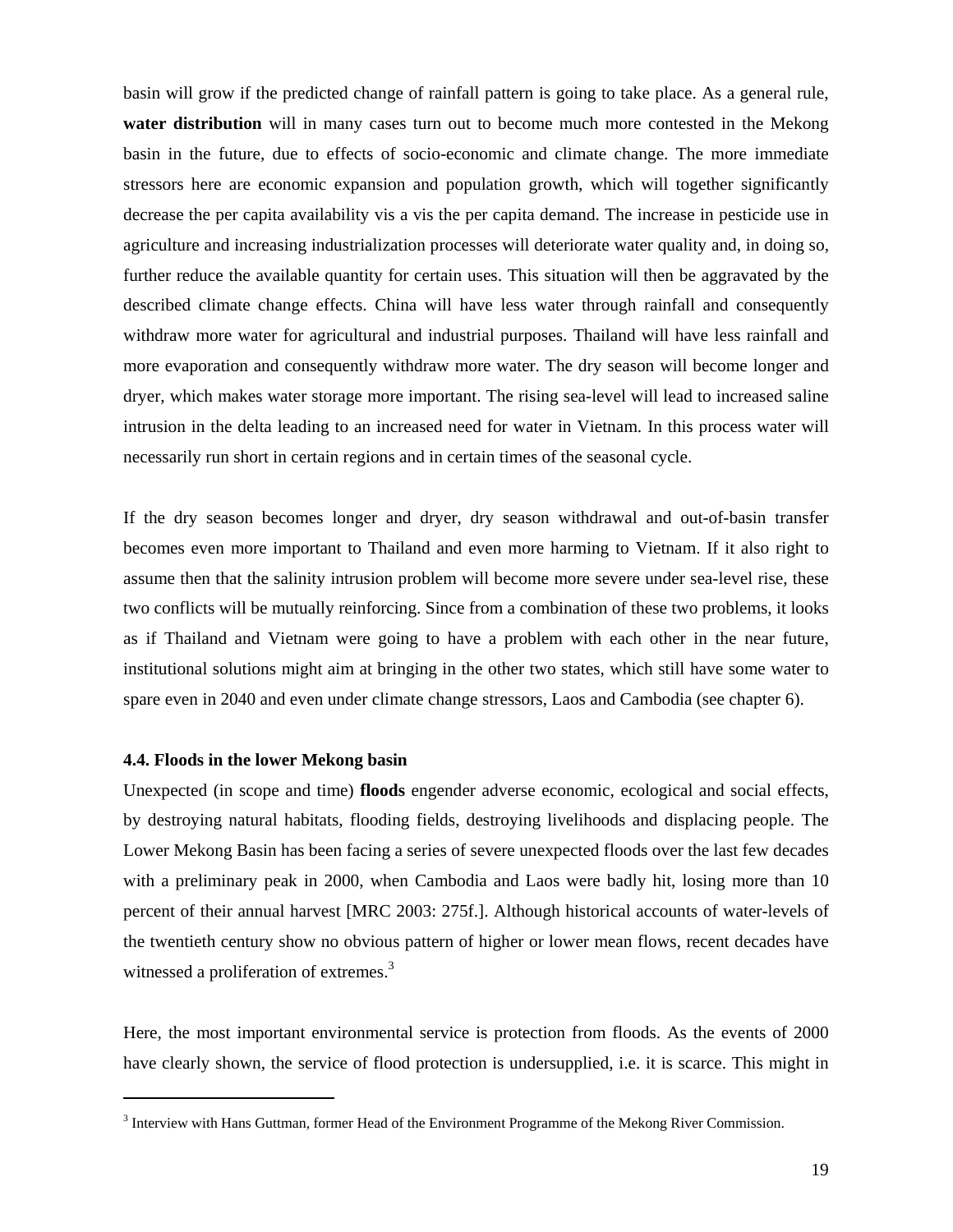part also be due to the complex hydrological setting. Floods are by nature difficult to assess and always underlie a certain degree of uncertainty, which however, is decreasing within the lower Mekong basin thanks to growing modelling and forecasting capacities. The group of actors is rather heterogeneous. Since the flood issue is addressed within the MRC framework and the Flood Management and Mitigation Programme is the best endowed component of MRC in financial terms, chances are cinreasing that the involved actors will become more homogenous over time and establish a common problem perspective.

Most likely, the envisaged patterns of a shorter, more intense wet season will increase the **number and severity of floods** with all the related problems. As pointed out earlier, much will also depend on ongoing dam-building activities in the basin. If extreme floods occur basin-wide, a normal upstream dam policy would be to open the sluice gates. Moreover, the fragile and highly important ecosystem revolving around the Tonle Sap and its reverse flow is threatened by changing patterns of rainfall and floods. A ceasing reverse flow would be tantamount to the extinction of a number of species and a sudden reduction in Cambodian fisheries, which is currently contributing more than 5% to the country´s GDP.

Uncertainty is increasing in this field, because it is influenced by a number of factors that are beyond the control of a single actor. Dam building activities as well as water diversion and irrigation schemes will have a considerable but so far unspecified impact on flooding, making this an issue for which new institutional mechanisms have to be established, in order to make better use of already existing techniques, such as flood control and early warning systems.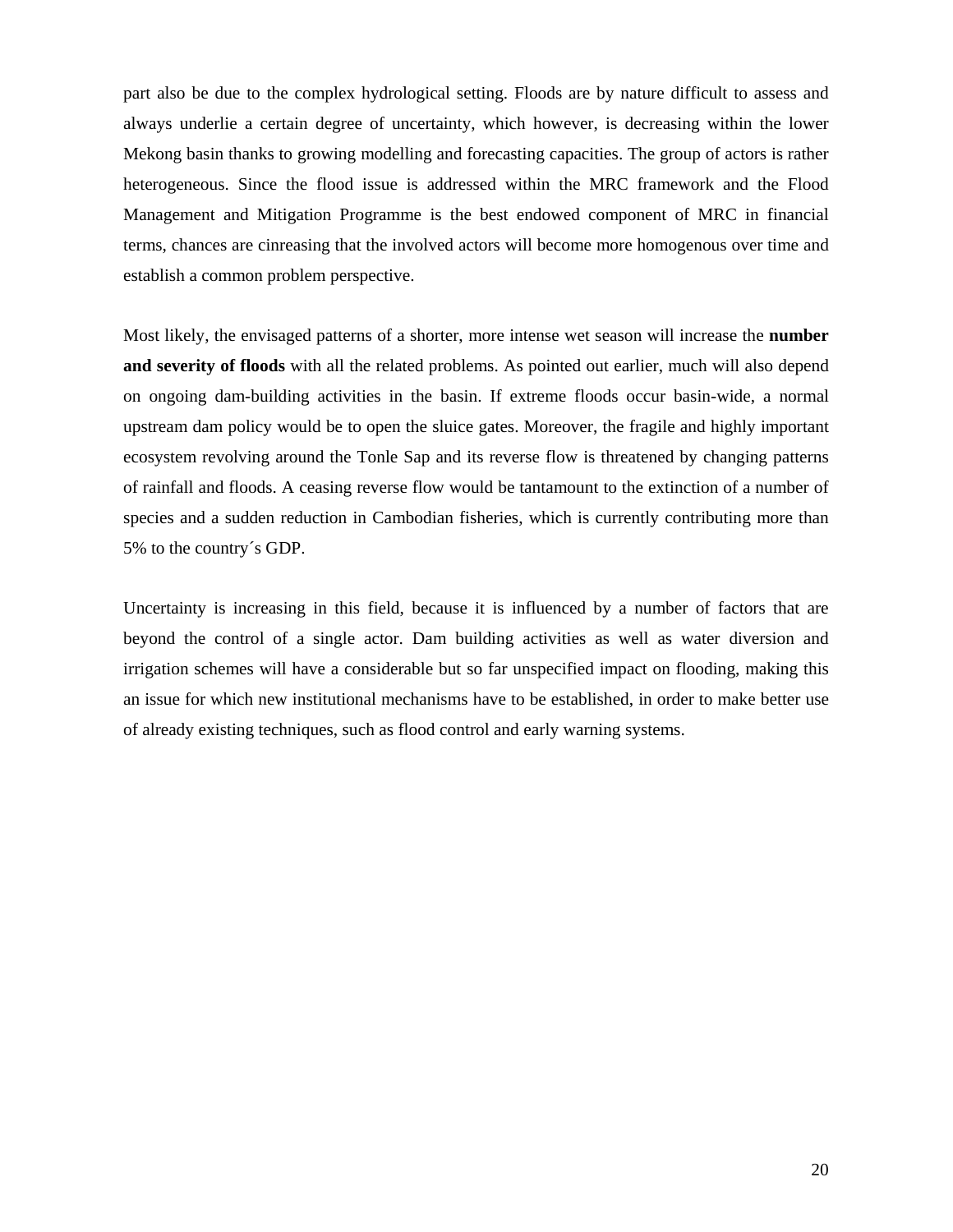## **5) Institutional adaptation to climate change in transboundary river basins**

The application of the framework on the four transboundary water related conflict has shown that climate change will alter these action situations more often than not, to the worse, either by exacerbating existing conflicts or introducing new ones. Uncertainty increases, formerly disconnected problems connect, new actors enter the arena, the amplitude of potential events is widening. Adaptation to deal with these changes can take place on three different levels:

- Technical: Provision of a set of technical measures
- Specific institutional adaptation: Provision of ground for political solutions
- Generic institutional adaptation: Adjusting to uncertainty by enhancing flexibility

First, existing institutions, and here mainly the MRC, should embark on a policy of pre-emptively establishing technical solutions for predicted climate change effects. To make these efforts noregret options, it is important to identify such cases where climate change effects only play an aggravating role to an already existing conflict. In such a case, as for example with salinity intrusion, the application of technical measures to alleviate the problem will turn out to have a double benefit if the hydrological models once fed with climate change information turn out to be accurate.

Second, and conversely, where climate change is supposed to create an entirely new conflict or greatly changes the structure of existing ones, efforts should remain on the theoretical, non-tangible side until higher consensus has been established on what the real effects will look like. The China dam cascade, for example, comes along with such an intricate set of repercussions that, particularly in combination with the equally uncertain climate change effects, no premature action should be taken. Rather, it will be helpful to strengthen political cooperation on the related issues as a mode of preparation and awareness-raising.

Third, uncertainty itself will very likely not be greatly reduced in the coming decades but rather be established as a common feature of climate conditions. Increasing amplitudes in weather events therefore have to be matched by increasing amplitudes of institutional preparedness and organisational flexibility. This, however, can not be done without the intermediate step of enhancing political cooperation.

With technical measures ready at hand and the new institutional breed far away, political solutions to predicted climate change effects appear to be the most important next step in institutional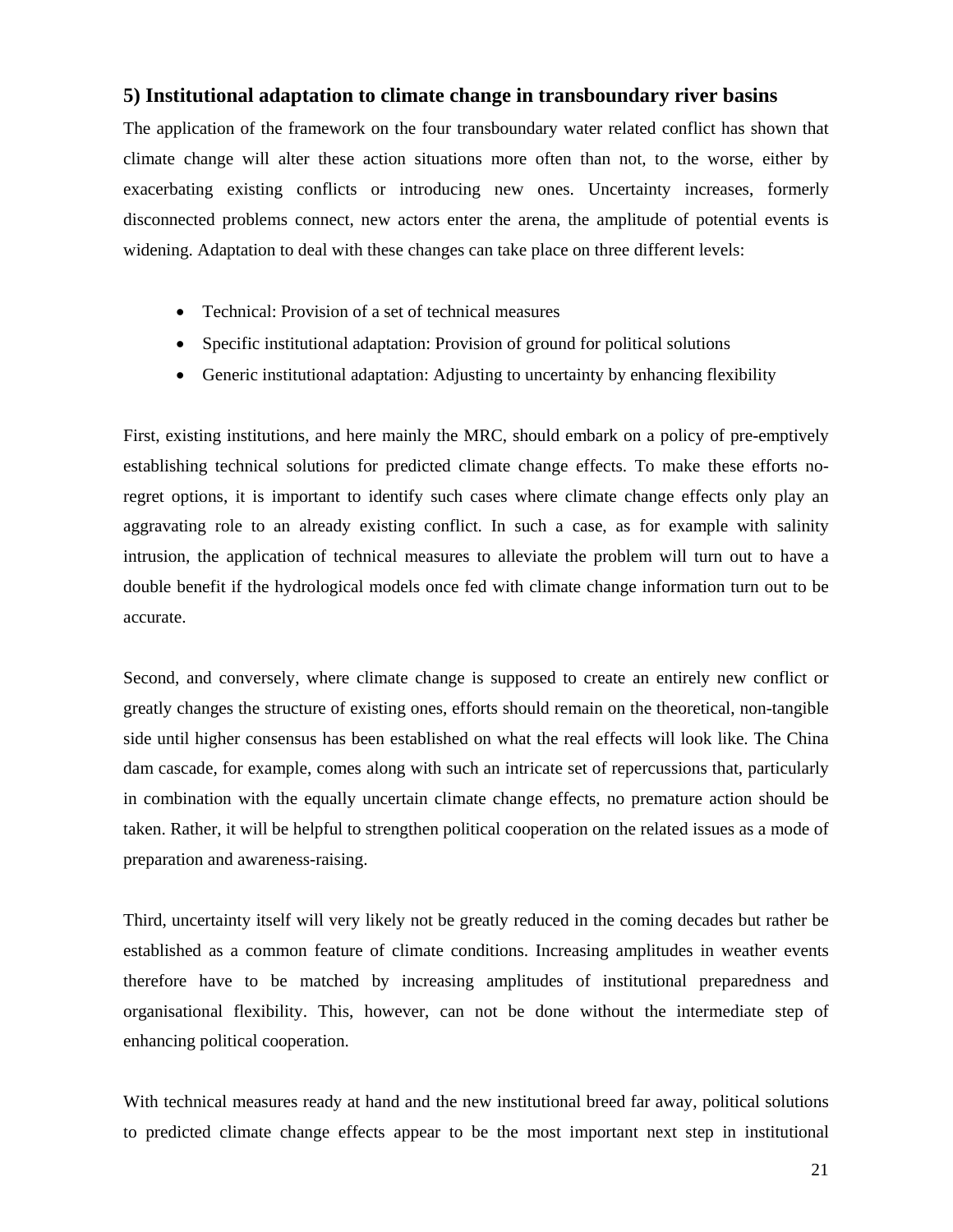adaptation to climate change. The complexity and interdependence of issues standing out from the foregoing analysis, which only concentrated on a small sample of existing problems requires complex and interrelated solution approaches.

While concrete effects of climate change in a given region are still contested, it is agreed that maters will become more complicated. If Thailand and Vietnam, for example will further boost their waterbased agriculture and industry and climate change will, one way or the other, decrease available quantities, emerging tensions will not only effect the two immediately involved countries but also Laos and Cambodia, who depend on their bigger neighbours politically as well as economically. In such a case, Laos and Cambodia would have to be involved in the search for solutions since their water availability will still be clearly above the water stress threshold. In exchange for releasing, or even diverting more water to Thailand and Vietnam, Cambodia might receive some support in stabilizing the Tonle Sap ecosystem and preparing for floods, whereas Laos could need funds as well as markets for hydropower, which in turn would decrease dependency on Chinese hydropolitics. For such complex negotiations, again, it will be helpful to identify those situations that are comparatively easy to resolve and help to build up some trust first.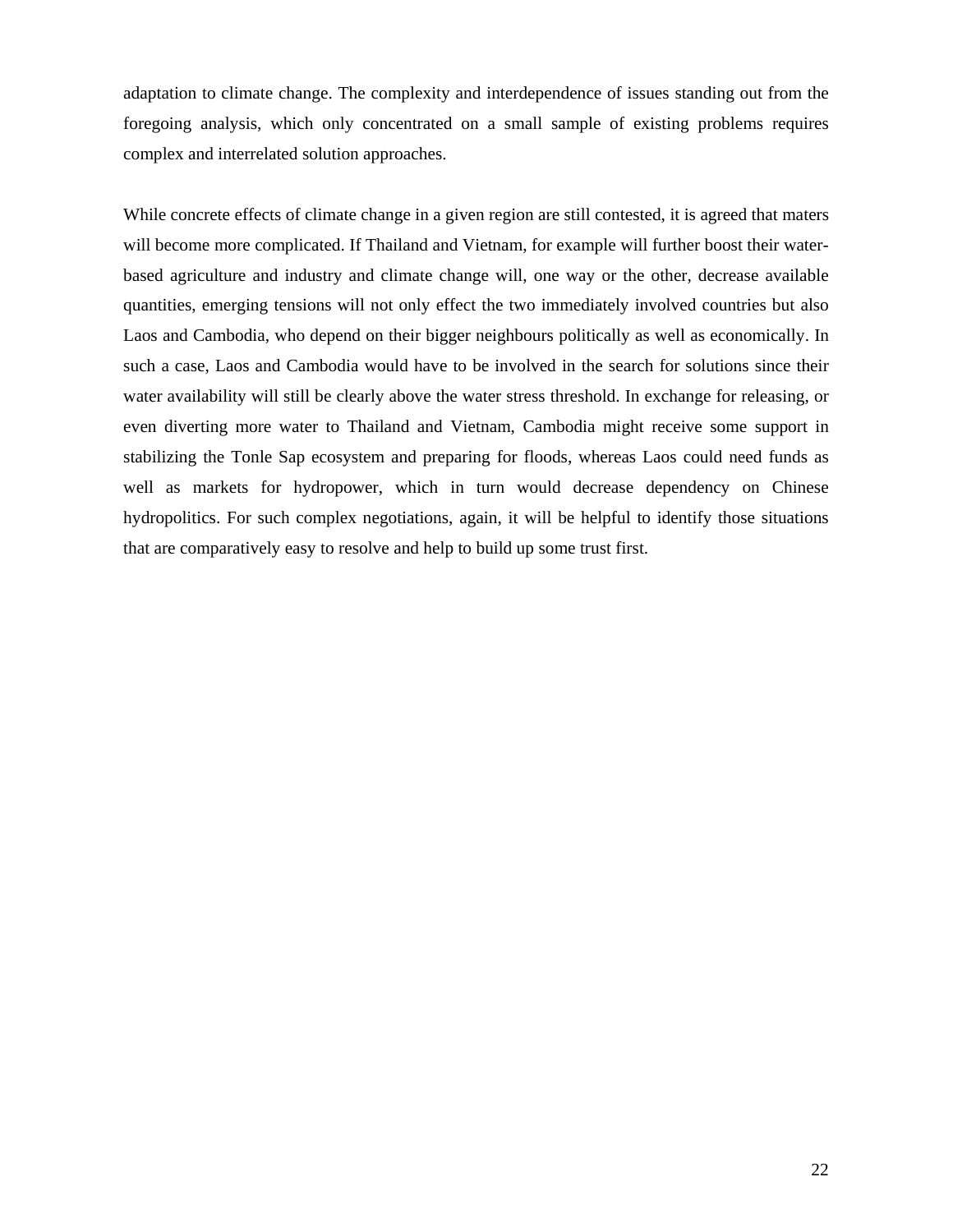### **6. Conclusion:**

As this analysis reveals, climate change is doing three things to the Mekong basin: it increases risks, it increases uncertainty and it increases complexity. Taking no more than water-related climate change effects and no more than four hydropolitical issues, a set of potential conflict emerges. China might be able to dominate the basin even more openly, Thailand and Vietnam will confront economic limitation, enter the group of water-stressed countries and, most threateningly, are pushed into competition with each other, Cambodia has to fear unprecedented floods, possibly alleviated, possibly buttressed by Chinese dams, and a total breakdown of the Tonle Sap. Laos, whose prospects are not too dim in hydrological terms, might be crushed between all these problems and the related ambitions and emerging conflicts. The case of Laos shows, that not only the problems but also most of the potential solutions, at least those on a political, institutional level are interrelated. Whereas floods, salinity intrusion, water diversion and dam building under climate change effects could, theoretically, also even out the effects of each other, it is more likely that they will be mutually reinforcing. This, however, might also be true for the cooperation potential. The water distribution conflict between Thailand and Vietnam that is likely to turn from a relative to an absolute one under climate change effects, can only be reasonably dissolved by bringing in the water quantity potentials of Laos and Cambodia. These, in turn, might want the support of the bigger neighbours for medium- or large scale hydropower, irrigation or navigation schemes. Such a trade-off could then also enhance the overall capacity of the lower riparians vis a vis China, whose power will only grow, if the Mekong flow reduces.

Sections 4 and 5 discussed how these processes of institutional adaptation to climate change effects might look like if processed through the Mekong River Commission or any useful extension systems of it. As consensus on the *modus operandi* is still to be established, steps have to be taken carefully. Within the current institutional framework in the Mekong basin, the MRC seems most appropriate and sufficiently equipped to pursue some technical operations, such as salinity intrusion and flood control, water storage or hydropower development. For political solutions of the kind of complex multi-level trade-offs, MRC is also suited, but currently lacks the political support from the member countries. Unless the climate change issue is more comprehensively addressed in the basin and more scientific consensus on potential threats has been established such agreements have no chance of coming about. The more important task in this field therefore is to raise awareness, screen the institutional landscape, bring together, compare and adjust existing concepts of institutional adaptation.

As for uncertainty, arguably a new breed of institutions has to be developed that combines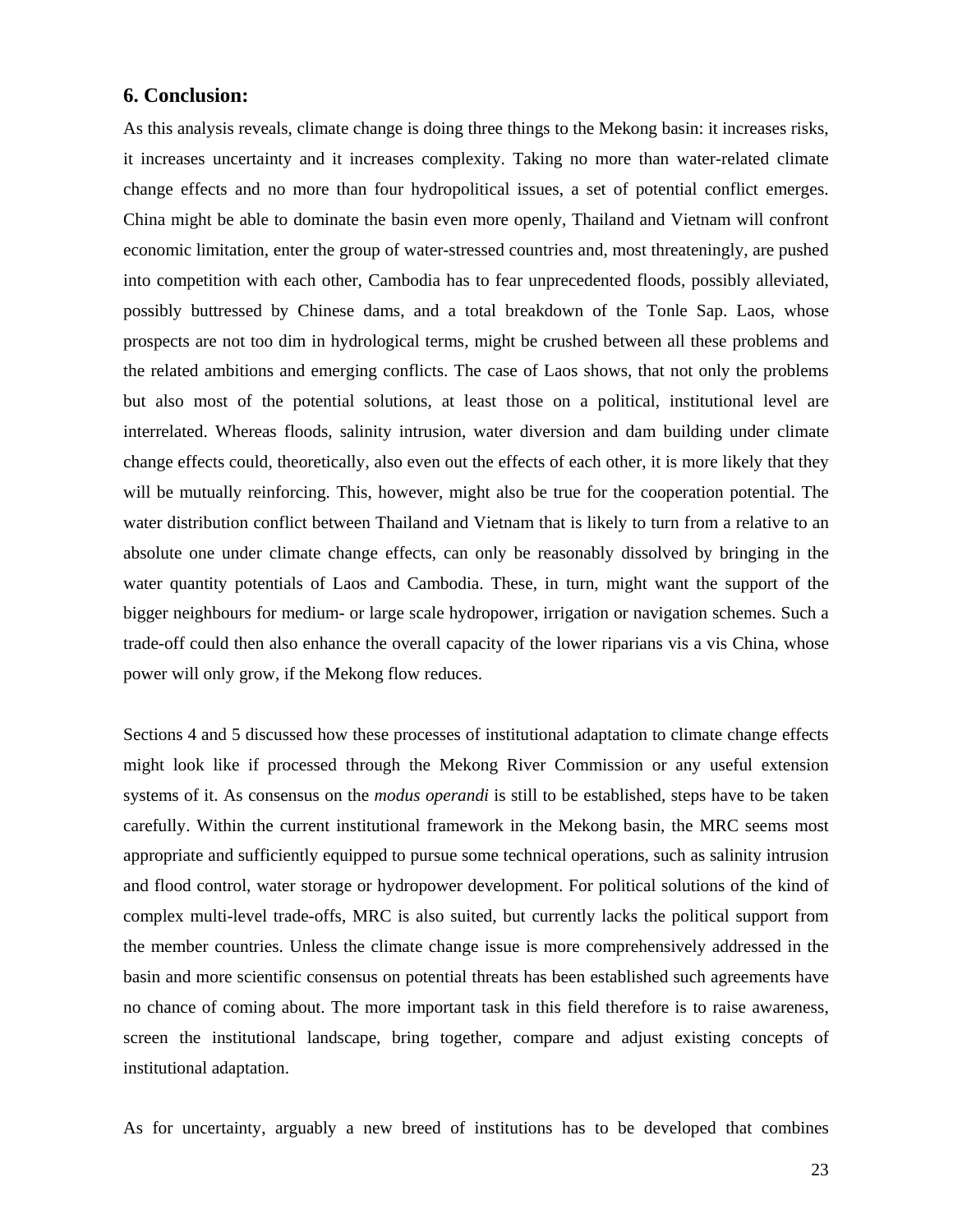flexibility with alertness. Such institutions have to be prepared for a much wider range of events at the same time, without actually working on them constantly. Such an increasing institutional amplitude is only efficient to come about if uncertainty has been more clearly established as a lasting feature of climate change (as paradoxical as this might sound) and will form hopefully form an innovative branch of research on institutional matters in the coming years.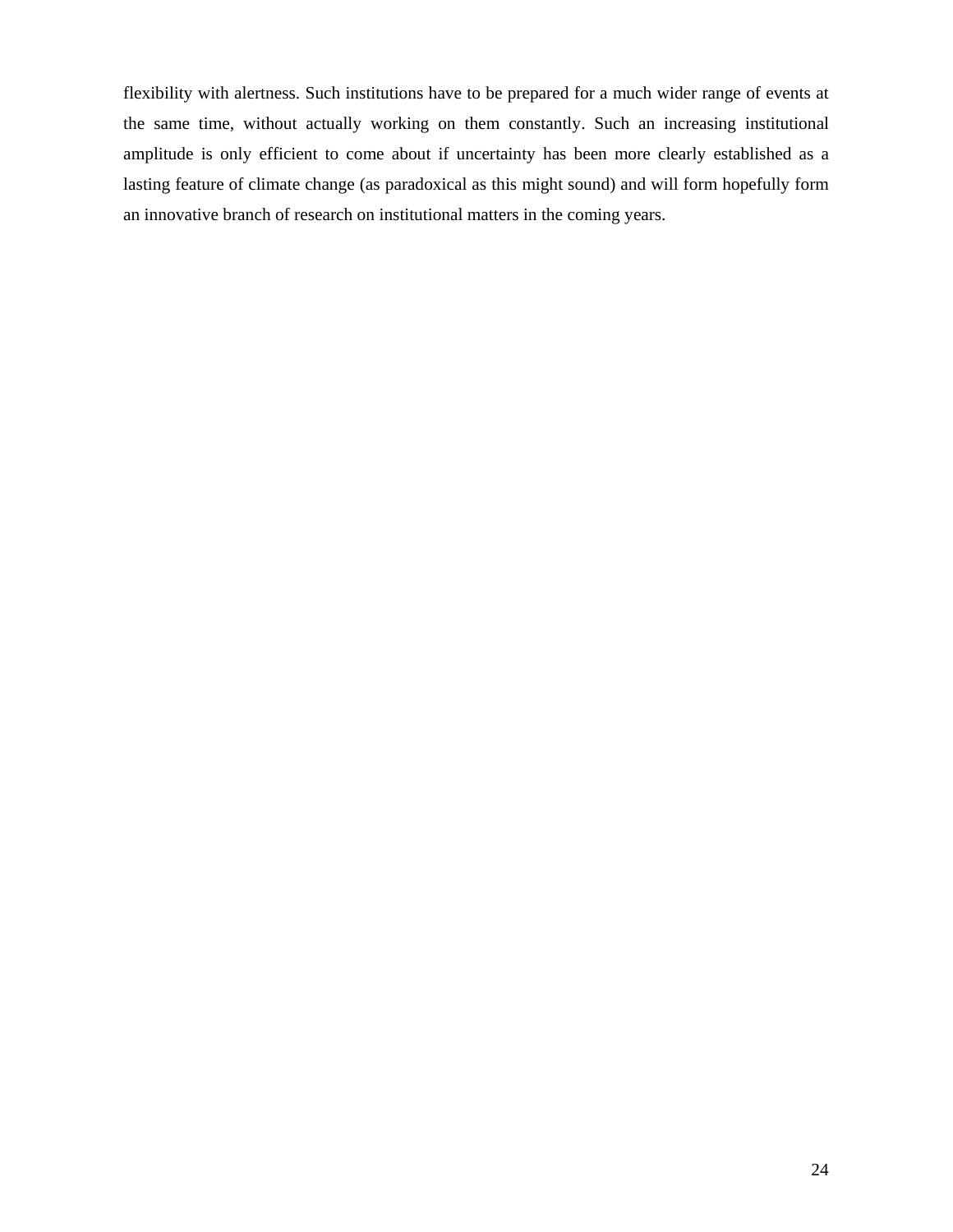## **7) References**

- Adger, W.N. (1999): Social Vulnerability to Climate Change and Extremes in Coastal Vietnam, in: World Development Vol. 27, No. 2, pp.249-269.
- Adger, W. N./ Khan, S.R./ Brooks, N. (2003): Measuring and Enhancing Adaptive Capacity. UNDP Adaptation Policy Framework Technical Paper 7, New York.
- Aerts, J./ Droogers, P. (2002): ADAPT Water, Climate Food and Environment under Climate Change: An assessment of global and regional impacts and the formulation of adaptation strategies for river basins. Institute for Environmental Studies (IVM), the Netherlands and International Water Management Institute (IWMI), Sri Lanka.
- Aerts, J./ Droogers, P./ Huber-Lee, A/ Lasage, R. (2003): An Adaptation Framework for River Basins, IVM research report.
- Aerts, J./ Droogers, P./Guttman, H./ Thai Hoanh, C. (2003a): Water, Climate, Food and the Environment in the Mekong basin, southeast Asia. Contribution to the project ADAPT: Adaptation strategies to changing environments. A report issued by IVM, IWMI and the Mekong River Commission Secretariat (MRCS).
- African Development Bank et al. (2003): Poverty and Climate Change. Reducing the Vulnerability of the Poor through Adaptation.
- Aggarwal, Vinod C./ Dupont, Chris (1999): Goods, Games, and Institutions, in: International Political Science Review, Vol. 20, No. 4, pp. 393–409
- Arora, V.K./ Boer, G.J. (2001): The Effects of Simulated Climate Change on Major River Basins, Victoria.
- Bernauer, T. (2002): Explaining success and failure in international river management, in: Aquatic Sciences 64, pp. 1-19.
- Crawford, Sue/ Ostrom, Elinor (1995): A grammar of institutions, in: American Political Science Review, Vol. 89, No. 3, pp. 582-600.
- Dore, John (2003): The Governance of Increasing Mekong Regionalism, in: Kaosa-ard, Mingsam/ Dore, John (Eds.): Social Challenges for the Mekong Region, pp. 405-440.
- Downing, T.E/ Patwardhan, A. (2003): Vulnerability Assessment for Climate Adaptation. UNDP Policy Framework Technical Paper 3, New York.
- Ediger, Wolfgang (1997): Wasser als natürlicher Rohstoff, in: Barandat, Jörg (Ed.): Wasser – Konfrontation oder Kooperation: ökologische Aspekte von Sicherheit am Beispiel eines weltweit begehrten Rohstoffs, Baden-Baden, pp. 27-52.
- Fox, C./ Shennon, C. (2005): Flood Pulses, International Watercourse Law and Common Pool Resources: A Case Study of the Mekong Lowlands. Research Paper 2005/22, Expert Group on Development Issues, United Nations University (UNU) and World Institute for Development Economics Research.
- Gleick, Peter H. (1998): The World's Water. The Biennial Report on Freshwater Resources 1998-1999, Washington, Covelo, London.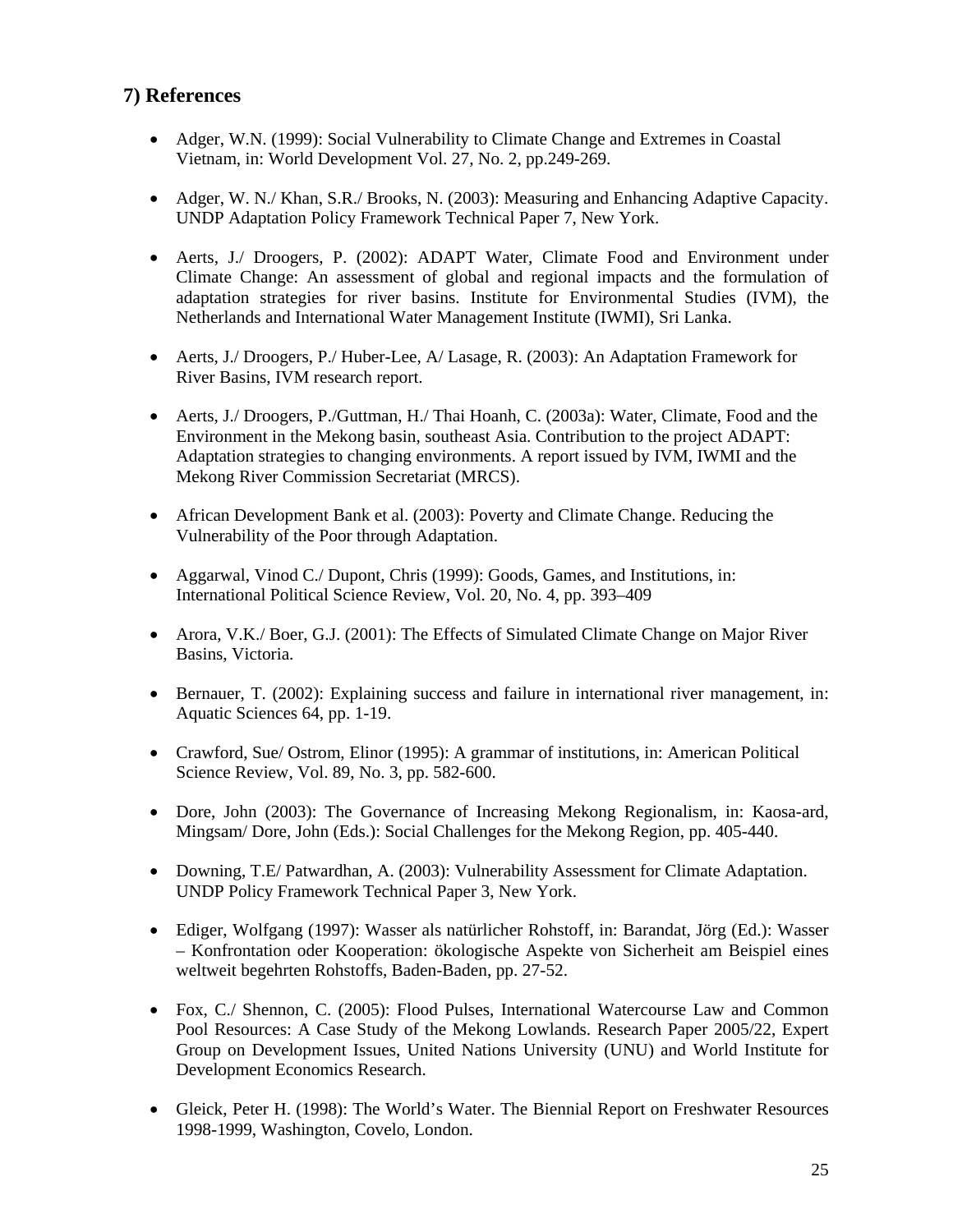- Gleick, Peter H./ Chalecki, Elizabeth H./ Wong, Arlene (2002): Measuring Water Well-Being: Water Indicators and Indices, in: Gleick, Peter H. (Ed.): The World´s Water. The Biennial Report on Freshwater Resources 2002-2003, Washington, Covelo, London, pp. 87- 112.
- Goh, Evelyn (2001): The Hydro-Politics of the Mekong River Basin: Regional Cooperation and Environmental Security, in: Boutin, Kenneth J.D./ Tan, Andrew T.H. (Hg.): Non-Traditional Security Issues in Southeast Asia, Singapore, pp. 468-506.
- Goh, Evelyn (2004): China in the Mekong River Basin: The Regional Security Implications of Resource Development on the Lancang Jiang, Working Paper No. 69, Institute of Defence and Strategic Studies, Singapore.
- Haas, Peter M. (1992): Introduction: Epistemic Communities and International Policy Coordination, in: International Organization, Vol. 46, No. 1, pp. 1-35.
- Haftendorn, Helga (2000): Water and international conflict, in: Third World Quarterly, Vol 21, No 1, S. 51-68.
- Hackett, Stephen (1992): Heterogeneity and the Provision of Governance for Common-Pool Resources, in: Journal of Theoretical Politics, Vol. 4, No. 3, 325-42
- Hoekstra, Arjen Y. (1998): Perspectives on Water. An Integrated Model-based Exploration of the Future, Haasbeek.
- IPCC (2001): Climate Change 2001: Impacts, Adaptation and Vulnerability
- IPCC (2007): Working Group II Report: Impacts, Adaptation and Vulnerability..
- Jacobs, Jeffrey W. (1992): International River Basin Development and Climatic Change: The Lower Mekong of Southeast Asia. PhD dissertation, Department of Geography, University of California.
- Jacobs, Jeffrey W. (1996): Adjusting to Climate Change in the Lower Mekong, in: Global Environmental Change, Vol. 6, No. 1, pp. 7-22.
- Kelly, P.M./ Adger, W.N. (2000): Theory and Practice in Assessing Vulnerability to Climate Change and Facilitating Adaptation, in: Climatic Change Vo. 47, No. 4, pp. 325 – 352.
- Klein, Richard T.J./ MacIver, D.C. (1999): Adaptation to Climate variability and change : methodological issues, in: Mitigation and Adaptation Strategies for Global Change, Vol. 4, No. 3-4, pp.189-198.
- LeMarquand, David (1977): International Rivers: The Politics of Cooperation, Vancouver.
- Lonergan, Steve C. (2001): Water and Conflict: Rhetoric and Reality, in: Diehl, Paul F. Gleditsch, Nils Petter (Eds.): Environmental Conflict, Colorado, pp. 109-124, .
- Menniken, T. (2006): Konflikt und Kooperation am Mekong. Internationale Politik an grenzüberschreitenden Wasserläufen, LIT-Verlag, Münster.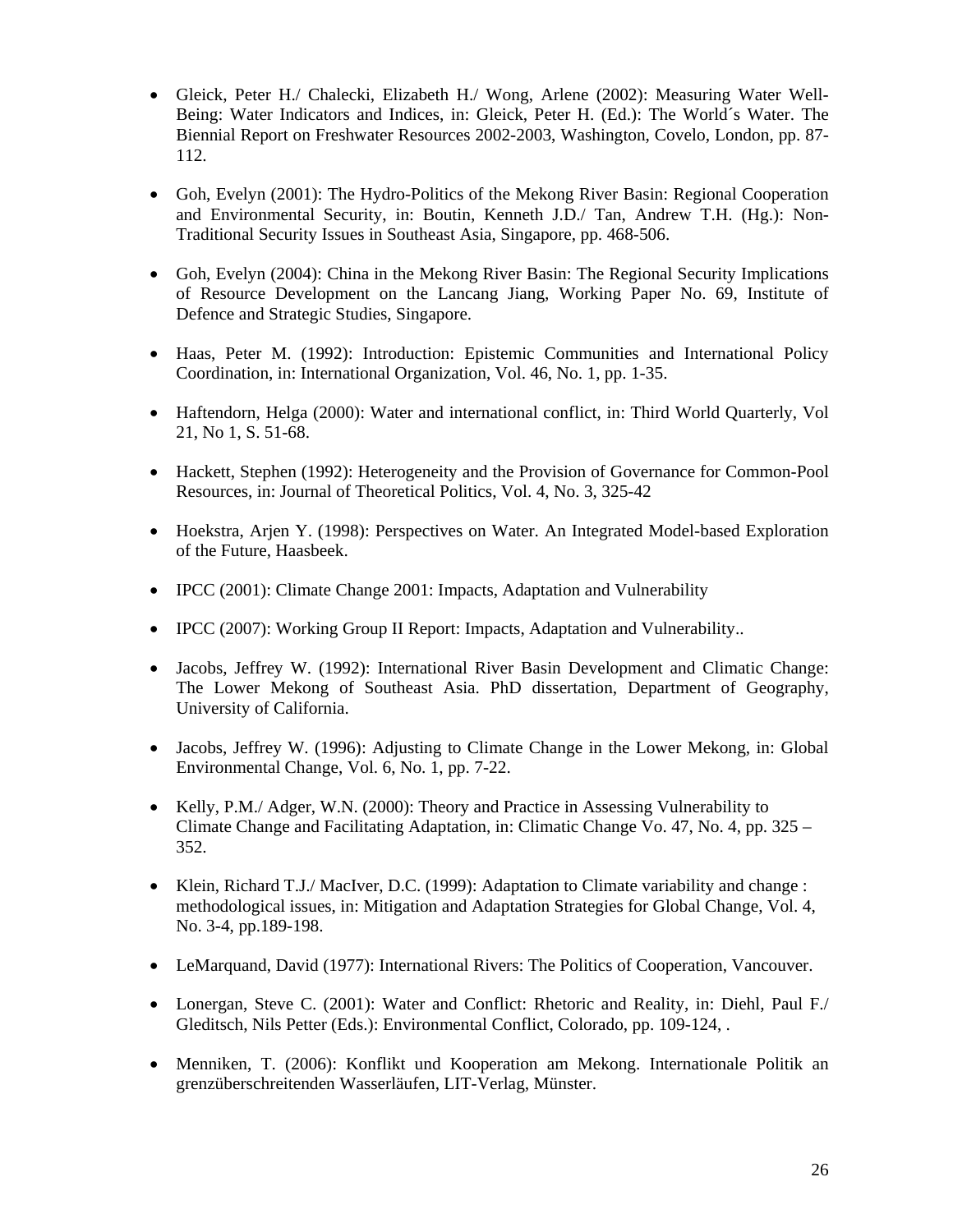- Menniken, Timo (2007): China's Performance in International Resource Politics: Lessons from the Mekong, in: Contemporary Southeast Asia, Vol. 29, No. 1, pp. 80-104.
- Miller, B. (2005): Environmental Risk in Water Resources Management in the Mekong Delta: A multi-scale analysis, in: History of Water Vol. 1, pp. 172-194.
- Mitchell, Ronald B. (1999): International Environmental Common Pool Resources: More Common than Domestic but More Difficult to Manage, in: Barkin, Samuel E./ Shambaugh, George E. (Eds): Anarchy and the Environment. The International Relations of Common Pool Resources, State University of New York Press, pp. 26-47.
- Mitchell, Ronald B. (2006): Problem Structure, Institutional Design, and the Relative Effectiveness of International Environmental Agreements, in: Global Environmental Politics, Vol. 6, No.3, pp. 72-89.
- MRC (2001): MRC Hydropower Development Strategy, Phnom Penh.
- MRC (2002a): Annual Report 2001. Mekong River Commission, Phnom Penh. http://www.mrcmekong.org/annual\_report/annual\_report.htm
- MRC (2003): State of the Basin Report 2003, Mekong River Commission, Phnom Penh.
- MRC (2005): Overview of the Hydrology of the Mekong basin, Vientiane.
- Nijsen, B. et al. (2001): Hydrologic Sensitivity of Global Rivers to Climate Change, in: Climatic Change Vol. 50, No. 1-2 , pp. 143-175.
- Nilsson, M/ Segnestam, L (2001): The Institutional Challenge for Natural Resource Use and Management in the Mekong region. SEI/REPSI report series No 1. Stockholm Environment Institute.
- North, Douglas. C. (1994): A theory of institutional change, Washington.
- Ohlsson, Leif (1999): Environment, Scarcity and Conflict: a study of Malthusian concerns, University of Göteborg.
- Ohlsson, Leif (2000): Water Conflicts and Social Resource Scarcity, in: Physics, Chemistry, Earth Vol. 25, No. 3, pp. 213-220.
- Öjendal, J. (1995): Mainland Southeast Asia: Co-operation or Conflict over Water, in: Ohlsson, Leif (Ed.): Hydropolitics. Conflicts over Water as a Development Constraint, Dhaka, pp. 149-177.
- Olson, Mancur (1971): The Logic of Collective Action. Public Goods and the Theory of Groups, Harvard University Press, 2<sup>nd</sup> Edition.
- Osborne, Milton (2000): The Mekong. Turbulent Past, Uncertain Future, Canberra.
- Ostrom, Vincent/Ostrom, Elinor, 1977: Public Goods and Public Choices, in: Savas, E. S. (Hrsg.): Alternatives for Delivering Public Services: toward improved Performance. Boulder.
- Ostrom, Elinor (1991): Governing the Commons: The Evolution of Institutions for Collective Action, Cambridge.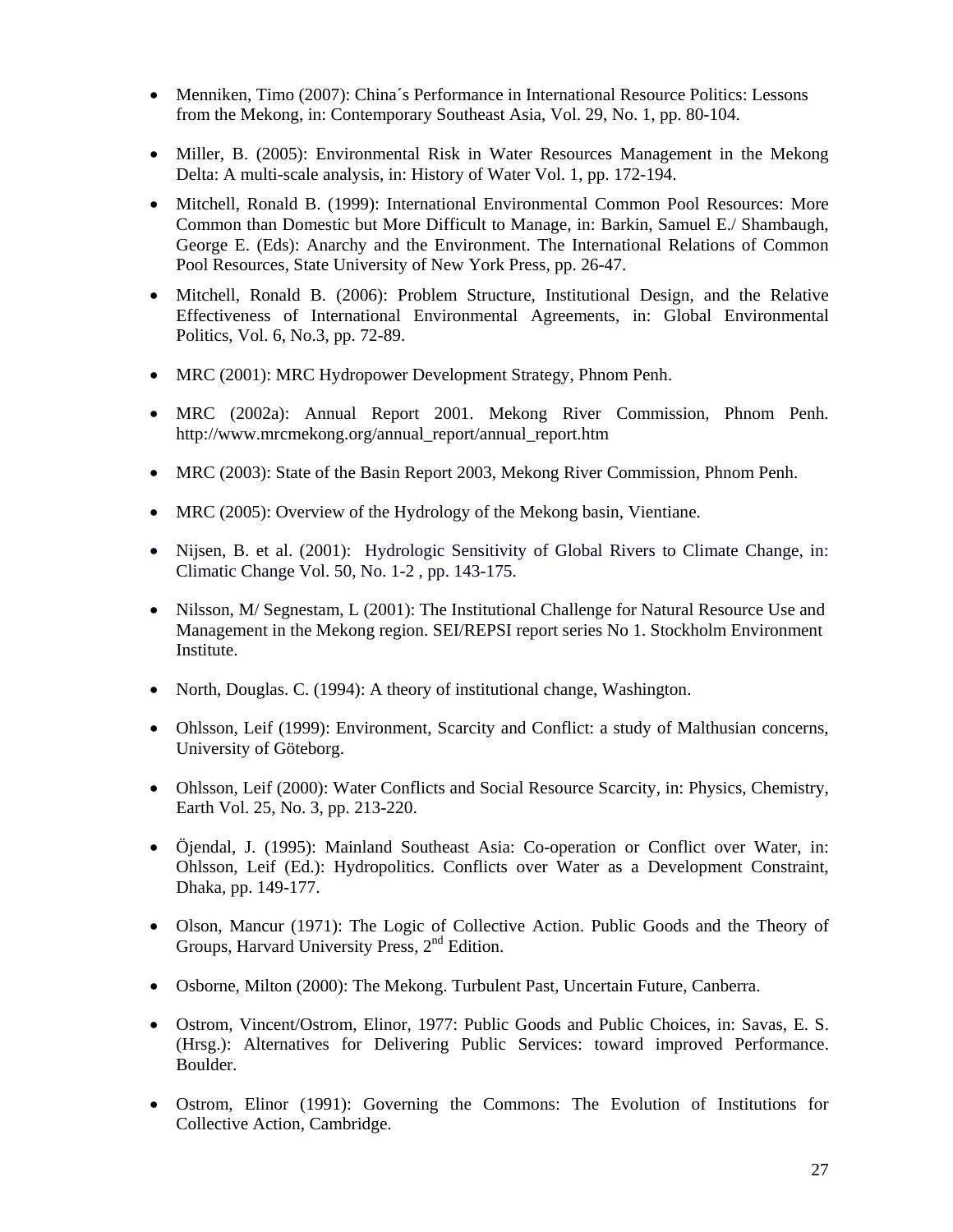- Ostrom, Elinor (2005): Understanding Institutional Diversity, Princeton.
- Parry, M.N./ Arnell, N./ Hulme, M/ Nicholls, R./ Livermore, M. (1998): Adapting to the Inevitable, in: Nature Vol. 395, pp. 74.
- Radosevich, George E./ Olson, Douglas C. (1999): Existing and Emerging Basin Arrangements in Asia: Mekong river Commission Case Study, Paper Presented at the Third Workshop on River Basin Institution Development, June 24, 1999, The World Bank, Washington D.C. Source: http://lnweb18.worldbank.org/ESSD/ardext.nsf/18ByDocName/MekongRiverComCaseStud y/\$FILE/MekgongRiverComCaseStudy.pdf
- Ringler, Claudia (2001): Optimal Water Allocation in the Mekong River Basin, ZEF Discussion Papers on Development Policy, Bonn.
- Seckler, David/ Barker, Randolph/ Amarasinghe, Upali/ de Silva, Radhika/ Molden, David (1998): World Water Demand and Supply, 1990 to 2025: Scenarios and Issues, Colombo.
- Seckler, David/ Barker, Randolph/ Amarasinghe, Upali (1999): Water Scarcity in the Twenty-first Century, in: Water Resources Development, Vol. 15, Nos.1+2, S. 29-42.
- Waterbury, John (2002): The Nile Basin. National Determinants of Collective Action, Yale University Press.
- Wittfogel, Karl A. (1956): The Hydraulic Civilizations, in: Thomas, William L. (Ed.): Man´s Role in the Changing face of the Earth, Chicago, pp. 152-164.
- Wolf, Aaron T./ Yoffe, Shira/ Giordano, Mark (1999): Conflict and Cooperation over International Freshwater Resources: Indicators and Findings of the Basins at Risk Project: www.transboundarywaters.orst.edu/prof´jects/bar/BAR\_chapter4.pdf.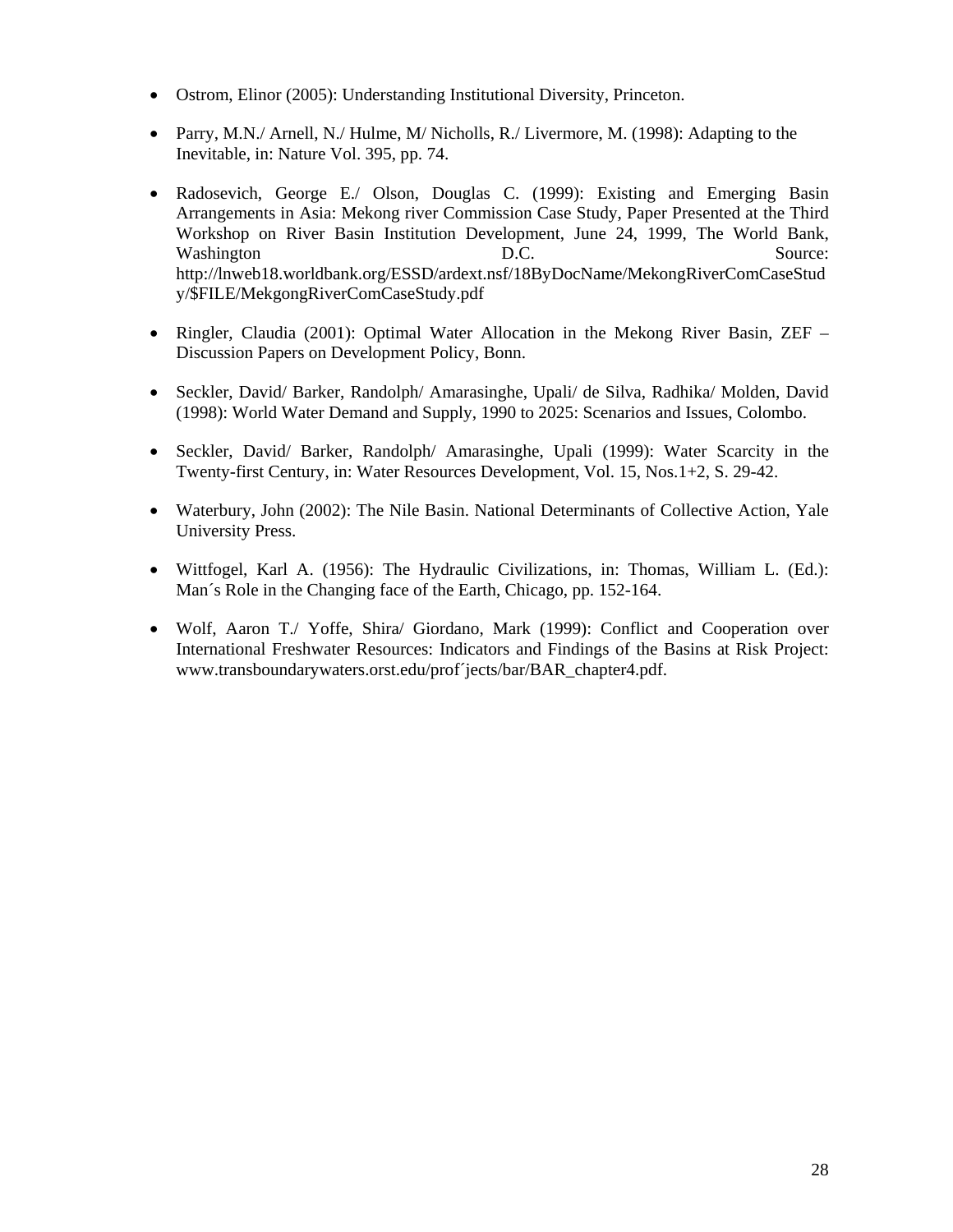| Manifestations of Climate Change in the Mekong River Basin through Projected Changes in Climate Variability |                                                              |                                                                                                                                 |                                                                                                                                                                                            |                                                                                                                                               |                                                                                     |                                                                                        |                                                                                                                                                    |                                                                                                                         |                                                                                     |
|-------------------------------------------------------------------------------------------------------------|--------------------------------------------------------------|---------------------------------------------------------------------------------------------------------------------------------|--------------------------------------------------------------------------------------------------------------------------------------------------------------------------------------------|-----------------------------------------------------------------------------------------------------------------------------------------------|-------------------------------------------------------------------------------------|----------------------------------------------------------------------------------------|----------------------------------------------------------------------------------------------------------------------------------------------------|-------------------------------------------------------------------------------------------------------------------------|-------------------------------------------------------------------------------------|
| <b>Articles/Methodology</b>                                                                                 | <b>Locality</b>                                              | <b>Temperature</b>                                                                                                              | <b>Rainy Season</b>                                                                                                                                                                        | <b>Dry Season</b>                                                                                                                             | <b>Drought</b>                                                                      | <b>Wind Pattern</b>                                                                    | <b>Run-off and Discharge</b>                                                                                                                       | <b>Flood</b>                                                                                                            | <b>Salinity Intrusion/Sea-</b><br><b>Level Rise</b>                                 |
| <b>IPCC</b> (Southeast Asia)                                                                                | Asia (SEA)                                                   | Warming (increase) with little seasonal<br>variation. CSIRO model centred on<br>IndoChina peninsula demonstrated                | Increased monsoonal precipitation in the<br>summer. Subcontinental boreal winter<br>precipitation is very likely to increase in                                                            | Rainfall variability will be affected<br>by ENSO changes and its effect<br>on monsoon variability                                             |                                                                                     |                                                                                        |                                                                                                                                                    |                                                                                                                         |                                                                                     |
|                                                                                                             |                                                              | potential for significant local variation in<br>warming, particularly tendency for<br>warming to be significantly stronger over | Tibetan Plateau. Northern part of SEA region<br>will be affected by any change in tropical<br>cyclone characteristics, likely increases in                                                 |                                                                                                                                               |                                                                                     |                                                                                        |                                                                                                                                                    |                                                                                                                         |                                                                                     |
|                                                                                                             |                                                              | the interior of landmasses than over<br>surrounding coastal regions.                                                            | tropical cyclone intensity.                                                                                                                                                                |                                                                                                                                               |                                                                                     |                                                                                        |                                                                                                                                                    |                                                                                                                         |                                                                                     |
| Suppakorn Chinvanno                                                                                         | whole MRB                                                    | Daytime temperature higher by 1-3oC<br>esp. in Jan - May. In Jun-Aug,<br>temperature change will be smaller and                 | Will experience the seasonal shifting and<br>change in rainfall distribution over the year.<br>Rainy season will begin in June instead of                                                  |                                                                                                                                               |                                                                                     | be changed as timing for<br>migration of ITCZ will be                                  | Prevailing wind pattern will Run-off in Upper Mekong will be The reverse flow from the<br>reduced and so does the<br>erosion along mountain slopes | nainstream together with the<br>more local rainfall will make                                                           |                                                                                     |
|                                                                                                             |                                                              | less systematic. July: most of Lower<br>Mekong will be cooler. August: intra-<br>seasonal rain lag occurs, daytime temp.        | May and last until November.                                                                                                                                                               |                                                                                                                                               |                                                                                     | differed. Average wind<br>speed over land will be only<br>slightly changed             | better water quality in terms of<br>suspended solids                                                                                               | flood during the late rainy<br>season unavoidable.<br>Possibility of more severe                                        |                                                                                     |
|                                                                                                             |                                                              | will be lower. Sept-Dec: generally cooler<br>by 1-3 degrees Celsius esp. in Northern                                            |                                                                                                                                                                                            |                                                                                                                                               |                                                                                     |                                                                                        |                                                                                                                                                    | flood in the Korat Plateau and<br>the Southern Lowland areas                                                            |                                                                                     |
|                                                                                                             |                                                              | and Eastern Highlands. Nights will be<br>warmer for most part of the Mekong and<br>for most months except in Sept and Dec       |                                                                                                                                                                                            |                                                                                                                                               |                                                                                     |                                                                                        |                                                                                                                                                    | as there will be a significant<br>increase in rainfall esp. in Sept<br>Oct.                                             |                                                                                     |
|                                                                                                             |                                                              | when central parts of Basin will be<br>slightly cooler by about 1-2oC.                                                          |                                                                                                                                                                                            |                                                                                                                                               |                                                                                     |                                                                                        |                                                                                                                                                    |                                                                                                                         |                                                                                     |
|                                                                                                             | Northern region of the<br>basin (Yunnan)<br>Eastern Highland | mostly affected by increasing                                                                                                   | Eastern Highland: may experience a longer                                                                                                                                                  | The rainy season offset will be                                                                                                               | Will have significant less<br>annual rainfall by 20%                                |                                                                                        |                                                                                                                                                    |                                                                                                                         |                                                                                     |
|                                                                                                             |                                                              | emperature                                                                                                                      | and dryer season but wetter rainy season;<br>Rainy season will be shorter by about 2                                                                                                       | earlier from Dec to Nov.                                                                                                                      |                                                                                     |                                                                                        |                                                                                                                                                    |                                                                                                                         |                                                                                     |
|                                                                                                             |                                                              |                                                                                                                                 | months as the season onset will be delayed<br>from Mar to Apr; Early and late season rain<br>peaks will be more prominent as the rain rate                                                 |                                                                                                                                               |                                                                                     |                                                                                        |                                                                                                                                                    |                                                                                                                         |                                                                                     |
|                                                                                                             |                                                              |                                                                                                                                 | during these peaks (May-Jul and Sept-Oct)<br>will be about 20% and 60% higher,<br>respectively; The rain in August dry spell will                                                          |                                                                                                                                               |                                                                                     |                                                                                        |                                                                                                                                                    |                                                                                                                         |                                                                                     |
|                                                                                                             |                                                              |                                                                                                                                 | be reduced by about 30%; Total rainfall will be<br>slightly increased from 110 bcm/yr to about<br>114 bcm/yr or about 3%                                                                   |                                                                                                                                               |                                                                                     |                                                                                        |                                                                                                                                                    |                                                                                                                         |                                                                                     |
|                                                                                                             | Thai-Malay Peninsula                                         |                                                                                                                                 |                                                                                                                                                                                            |                                                                                                                                               | more arid in Jun-Aug                                                                |                                                                                        |                                                                                                                                                    |                                                                                                                         |                                                                                     |
|                                                                                                             | Sea Area, esp. the<br>Gulf of Thailand and<br>Andaman Sea    |                                                                                                                                 | Will receive more rain                                                                                                                                                                     | Dry season months (Dec-Apr) will<br>be the same or slightly dryer<br>except for the southeastern part                                         |                                                                                     | In sea areas, the wind<br>speed will be higher most of<br>the year                     |                                                                                                                                                    |                                                                                                                         |                                                                                     |
|                                                                                                             | Lancang Basin                                                |                                                                                                                                 | Over the wet season (May-Aug) rainfall will be Rain rate during the dry season                                                                                                             | toward the mouth of the Mekong                                                                                                                | Less rainfall throughout the                                                        |                                                                                        |                                                                                                                                                    |                                                                                                                         |                                                                                     |
|                                                                                                             |                                                              |                                                                                                                                 | significantly lower                                                                                                                                                                        | months (Sept-Apr) will be generally year but the season pattern<br>the same                                                                   | may continue to be the<br>same as of today; from 109                                |                                                                                        |                                                                                                                                                    |                                                                                                                         |                                                                                     |
|                                                                                                             |                                                              |                                                                                                                                 |                                                                                                                                                                                            |                                                                                                                                               | bcm/year to 87 bcm/year or<br>about 20% reduction.<br>Lancang Basin is the only     |                                                                                        |                                                                                                                                                    |                                                                                                                         |                                                                                     |
|                                                                                                             |                                                              |                                                                                                                                 |                                                                                                                                                                                            |                                                                                                                                               | part of Mekong Basin where<br>annual rainfall will be                               |                                                                                        |                                                                                                                                                    |                                                                                                                         |                                                                                     |
|                                                                                                             | Northern Highland                                            |                                                                                                                                 | May experience shift in season pattern;<br>slightly less rain during the first 2 months of                                                                                                 |                                                                                                                                               | significantly reduced                                                               |                                                                                        |                                                                                                                                                    |                                                                                                                         |                                                                                     |
|                                                                                                             |                                                              |                                                                                                                                 | the wet season (May-Jun) but toward the last<br>2 months of the season (Sept-Oct), rainfall will<br>be significantly increased; tendency that                                              |                                                                                                                                               |                                                                                     |                                                                                        |                                                                                                                                                    |                                                                                                                         |                                                                                     |
|                                                                                                             |                                                              |                                                                                                                                 | rainfall may be reduced during mid-rainy<br>season; annual rainfall, however, will remain<br>to be the same at about 114 bcm/year.                                                         |                                                                                                                                               |                                                                                     |                                                                                        |                                                                                                                                                    |                                                                                                                         |                                                                                     |
|                                                                                                             | Koral Plateau                                                |                                                                                                                                 | May also experience significant shift in                                                                                                                                                   |                                                                                                                                               |                                                                                     |                                                                                        |                                                                                                                                                    |                                                                                                                         |                                                                                     |
|                                                                                                             |                                                              |                                                                                                                                 | season: Rainfall will be increased during the<br>early months of the wet season esp. July; Dry<br>spell between early season rain peak and late                                            |                                                                                                                                               |                                                                                     |                                                                                        |                                                                                                                                                    |                                                                                                                         |                                                                                     |
|                                                                                                             | Lowland                                                      |                                                                                                                                 | season rain peak will be reduced from 3<br>Rainy season will be shorter and wetter. Wet<br>season will be reduced by about 2 months                                                        | Dry season will be dryer and                                                                                                                  |                                                                                     |                                                                                        |                                                                                                                                                    |                                                                                                                         |                                                                                     |
|                                                                                                             |                                                              |                                                                                                                                 | with a clearer lag between peaks; Sept will<br>have particularly more rain with monthly<br>rainfall increased by about 80%. Total rainfall                                                 |                                                                                                                                               |                                                                                     |                                                                                        |                                                                                                                                                    |                                                                                                                         |                                                                                     |
|                                                                                                             |                                                              |                                                                                                                                 | will remain to be the same at about 197<br>bcm/yr.                                                                                                                                         |                                                                                                                                               |                                                                                     |                                                                                        |                                                                                                                                                    |                                                                                                                         |                                                                                     |
| Arora and Boer                                                                                              | whole MRB                                                    |                                                                                                                                 |                                                                                                                                                                                            |                                                                                                                                               |                                                                                     |                                                                                        | Decreased mean annual flow<br>(river discharge); But little<br>change in seasonality                                                               | Decreased flood magnitude                                                                                               |                                                                                     |
| AIACC Regional Study AS07                                                                                   |                                                              |                                                                                                                                 |                                                                                                                                                                                            | Significant shift in season pattern<br>nost part of the regior                                                                                |                                                                                     |                                                                                        |                                                                                                                                                    | Chance of flooding is likely to<br>he same as today<br>is not much difference in total                                  |                                                                                     |
|                                                                                                             |                                                              |                                                                                                                                 |                                                                                                                                                                                            | Significantly reduced rainfall in the<br>northern part of the region                                                                          |                                                                                     |                                                                                        |                                                                                                                                                    | rainfall than today<br>Chance of landslide may<br>increase as the rain in rainy                                         |                                                                                     |
| Aerts et al (2006)                                                                                          |                                                              | 0.85 degree Celsius increase (2001-                                                                                             | 6.6% increase in precipitation (2001-2099)                                                                                                                                                 |                                                                                                                                               |                                                                                     |                                                                                        | Increase in mean decadal                                                                                                                           | season is likely to be heavier                                                                                          |                                                                                     |
|                                                                                                             |                                                              | 2099)                                                                                                                           |                                                                                                                                                                                            |                                                                                                                                               |                                                                                     |                                                                                        | discharge of 37% as response<br>to projected GHG forcing<br>scenario as compared to natural                                                        |                                                                                                                         |                                                                                     |
| <b>IWMI</b>                                                                                                 |                                                              |                                                                                                                                 | Average temp will increase by +1 degree Average rainfall will decrease by -20mm in                                                                                                         |                                                                                                                                               | More drought and water                                                              |                                                                                        | climatic variations of the last<br>9000 years                                                                                                      | Higher floods in rainy season                                                                                           |                                                                                     |
|                                                                                                             |                                                              | Celsius in 2010-2039                                                                                                            | 2010-2039                                                                                                                                                                                  |                                                                                                                                               | shortage in dry season in<br>lower Mekong sub-basins                                |                                                                                        |                                                                                                                                                    | in lower Mekong sub-basins                                                                                              |                                                                                     |
|                                                                                                             |                                                              | Increase by 3-4 degrees Celsius in 2070- Increase by 60mm in 2070-2099<br>2099                                                  |                                                                                                                                                                                            |                                                                                                                                               |                                                                                     |                                                                                        |                                                                                                                                                    |                                                                                                                         |                                                                                     |
| Jeffrey Jacobs                                                                                              |                                                              | Increase of 0.2 degrees Celsius to 2-4<br>degrees Celsius for the entire Lower<br>Basin                                         |                                                                                                                                                                                            |                                                                                                                                               |                                                                                     |                                                                                        |                                                                                                                                                    |                                                                                                                         |                                                                                     |
| Hoanh, et al                                                                                                |                                                              | increase from 24.3oC in 1961-90 to                                                                                              | Mean temperature in the whole MRB will Compared with the baseline 1961-90, during<br>2010-2039, mean precipitation in different sub-<br>basins varies from about -6% to +6% in both        |                                                                                                                                               |                                                                                     | High-temperature winds                                                                 |                                                                                                                                                    | Tropical cyclones, frequency<br>and related floods may<br>increase                                                      | The extent of the intrusion<br>of saline water in the                               |
|                                                                                                             |                                                              | 25.3oC during 21010-2039 in both<br>scenarios A2 and B2.                                                                        | A2 and B2 scenarios.                                                                                                                                                                       |                                                                                                                                               |                                                                                     |                                                                                        |                                                                                                                                                    |                                                                                                                         | Mekong Delta depends on<br>the magnitude of the dry-<br>season flows from           |
|                                                                                                             |                                                              |                                                                                                                                 |                                                                                                                                                                                            |                                                                                                                                               |                                                                                     |                                                                                        |                                                                                                                                                    |                                                                                                                         | upstream and the level of<br>abstractions for irrigation.<br>The area is clearly    |
|                                                                                                             |                                                              |                                                                                                                                 | During 2010-2039 in scenario A2, mean However, for whole MRB, mean precipitation                                                                                                           |                                                                                                                                               |                                                                                     |                                                                                        |                                                                                                                                                    |                                                                                                                         | sensitive to any future<br>changes in river flows.                                  |
|                                                                                                             |                                                              | temperature in every sub-basin will<br>increase about 3.7% to 4% compared<br>with the baseline 1961-1990. Same                  | during 2010-2039 only varies by +0.2% and -<br>0.2% in scenarios A2 and B2.                                                                                                                |                                                                                                                                               |                                                                                     |                                                                                        |                                                                                                                                                    |                                                                                                                         |                                                                                     |
|                                                                                                             |                                                              | increase is found during 2010-2039 in<br>scenario B2.                                                                           | Seasonal shifts in weather: ENSO                                                                                                                                                           |                                                                                                                                               |                                                                                     |                                                                                        |                                                                                                                                                    |                                                                                                                         |                                                                                     |
|                                                                                                             |                                                              |                                                                                                                                 | phenomenon which influences the weather<br>and interannual variability of climate and sea                                                                                                  |                                                                                                                                               |                                                                                     |                                                                                        |                                                                                                                                                    |                                                                                                                         |                                                                                     |
| SEA START RC and the study                                                                                  | Lower Mekong River                                           | The region tends to get slightly cooler                                                                                         | level esp. in the western Pacific Ocean and<br>South China Sea around the MB<br>Increasing precipitation by 10-30% throughout Summer time in the region will be                            |                                                                                                                                               |                                                                                     |                                                                                        |                                                                                                                                                    |                                                                                                                         |                                                                                     |
| of CC in LMB                                                                                                | Basin (Lao PDR,<br>Vietnam and<br>Thailand)                  | under climate condition at CO2<br>concentration of 540 ppm but will be<br>warmer under climate condition at CO2                 | the region under future climate condition at<br>both CO2 concentrations of 540 and 720ppm,<br>especially in the eastern and southern part of                                               | signifantly longer in the future. Hot<br>days (with max. temp. of 33oC) will<br>increase by 2-3 weeks. Cool days                              |                                                                                     |                                                                                        |                                                                                                                                                    |                                                                                                                         |                                                                                     |
| Integrated Basin Flow                                                                                       |                                                              | concentration of 720ppm.                                                                                                        | Lao PDR.                                                                                                                                                                                   | (min. temp of 15oC) will reduce by<br>2-3 weeks.                                                                                              |                                                                                     |                                                                                        | Results from the SWAT model                                                                                                                        |                                                                                                                         |                                                                                     |
| Management Specialist Report<br>(IBFM 3)                                                                    |                                                              |                                                                                                                                 |                                                                                                                                                                                            |                                                                                                                                               |                                                                                     |                                                                                        | test runs show that climate<br>change may increase the water                                                                                       |                                                                                                                         |                                                                                     |
|                                                                                                             |                                                              |                                                                                                                                 |                                                                                                                                                                                            |                                                                                                                                               |                                                                                     |                                                                                        | yield in LMB, and subsequently<br>increase the mainstream and<br>tributary flow in the future                                                      |                                                                                                                         |                                                                                     |
|                                                                                                             |                                                              |                                                                                                                                 |                                                                                                                                                                                            |                                                                                                                                               |                                                                                     |                                                                                        | periods. However, this effect<br>does not occur in the whole<br>LMB, but vary from sub-basin to                                                    |                                                                                                                         |                                                                                     |
| AIACC Working Paper No. 40<br>October 2006 "Climate Risks                                                   | Lower Mekong River<br>Basin                                  |                                                                                                                                 | Increasing precipitation throughout LMB<br>ranging from no change to more than                                                                                                             |                                                                                                                                               |                                                                                     |                                                                                        | sub-basin.                                                                                                                                         | The projected higher-intensity<br>precipitation for the rainy                                                           |                                                                                     |
| and Rice Farming in the Lower<br>Mekong River Countries'                                                    |                                                              |                                                                                                                                 | 500mm/year (up to approx. 25%) with greatest<br>increases projected for Lao PDR. The region                                                                                                |                                                                                                                                               |                                                                                     |                                                                                        |                                                                                                                                                    | season is likely to increase the<br>magnitude of floods in the                                                          |                                                                                     |
|                                                                                                             |                                                              |                                                                                                                                 | would have higher precipitation within the<br>rainy season implying potentially greater<br>intensity of rainfall (shorter rainy season but                                                 |                                                                                                                                               |                                                                                     |                                                                                        |                                                                                                                                                    | region and possibly also the<br>frequency of flooding.                                                                  |                                                                                     |
| AICC Report, Anond Snidvongs Southeast Asia with<br>of SEA START RC                                         | focus on LMB                                                 | to be slightly cooler under 540ppm                                                                                              | vetter)<br>Average temperature in the region tends The length of rainy season would remain the<br>same but with higher rainfall intensity                                                  |                                                                                                                                               |                                                                                     |                                                                                        | These changes in climate<br>pattern will result in higher                                                                                          |                                                                                                                         |                                                                                     |
|                                                                                                             |                                                              | concentration but will be warmer under<br>720 ppm. Range of temperature change<br>is 1-2oC. The hot period of the year          |                                                                                                                                                                                            |                                                                                                                                               |                                                                                     |                                                                                        | discharge of most of the Mekong<br>River tributaries, which is higher<br>in proportion to the increase in                                          |                                                                                                                         |                                                                                     |
|                                                                                                             |                                                              | (summer) will extend longer and the cool<br>period (winter) will be significantly                                               |                                                                                                                                                                                            |                                                                                                                                               |                                                                                     |                                                                                        | precipitation.                                                                                                                                     |                                                                                                                         |                                                                                     |
| <b>IPCC Working Group II</b>                                                                                | Asia                                                         | shorter.<br>Warming is least rapid, similar to global<br>mean warming in South East Asia.                                       | Sub-continental mean winter precipitation will<br>very likely increase in Tibetan Plateau and                                                                                              |                                                                                                                                               |                                                                                     | Amplification in storm-surge<br>heights could result from the                          |                                                                                                                                                    | With a 1m rise in sea level,<br>15,000-20,000 km2 of Mekong current rate of sea-level                                   | In coastal areas of Asia,                                                           |
|                                                                                                             |                                                              | Warming would be significant in<br>Himalayan Highlands including the<br>Tibetan Plateau. Tibetan Plateau                        | likely increase in SEA. Summer precipitation<br>will also likely increase in N, S, SE, and E<br>Asia. Increase in intense precipitation events                                             |                                                                                                                                               |                                                                                     | occurrence of stronger<br>winds, with increase in sea-<br>surface temperatures and     |                                                                                                                                                    | River Delta are projected to be rise is reported to be<br>flooded.                                                      | between 1-3mm/yr,<br>marginally greater than the                                    |
|                                                                                                             |                                                              | glaciers are projected to disappear with<br>3oC temp rise and no change in                                                      | also projected in S, E and SE Asia along with<br>an increase in interannual variability of daily<br>precipitation. If current warming rates are precipitation in the Asian summer monsoon. |                                                                                                                                               |                                                                                     | low pressures associated<br>with tropical storms resulting<br>in an enhanced risk of   |                                                                                                                                                    |                                                                                                                         | global average.                                                                     |
|                                                                                                             |                                                              | maintained, glaciers are likely to shrink<br>t very rapid rates from 500,000 km2 in                                             |                                                                                                                                                                                            |                                                                                                                                               |                                                                                     | coastal disasters along<br>coastal regions of E, S and                                 |                                                                                                                                                    |                                                                                                                         |                                                                                     |
|                                                                                                             |                                                              | 1995 to 100,000 km2 by 2030s. An<br>ncrease of 10-20% in tropical cyclone<br>ntensities for a rise in SST of 2-4oC is           |                                                                                                                                                                                            |                                                                                                                                               |                                                                                     | SEA countries.                                                                         |                                                                                                                                                    |                                                                                                                         |                                                                                     |
| CSIRO Climate Change in the                                                                                 | Asia/Pacific                                                 | likewise projected in E, SE and S Asia.                                                                                         | Temperatures throughout the region are Patterns of rainfall change in summer (JJA)                                                                                                         | Projected changes in rainfall vary                                                                                                            | Monsoon variability is also                                                         |                                                                                        |                                                                                                                                                    |                                                                                                                         | Simulations suggest                                                                 |
| Asia/Pacific Region                                                                                         |                                                              | projected to increase over the 21st<br>century. Low and high scenarios of                                                       | and fall (SON) resemble the annual pattern<br>with increasing rainfall throughout much of the                                                                                              | significantly from one region to<br>another. Central estimate indicates Oscillation, with drought risk<br>reductions in winter (DJF) rainfall | tied to the El Nino Southern                                                        |                                                                                        |                                                                                                                                                    |                                                                                                                         | increases in global sea<br>level of 3-16cm by 2030                                  |
|                                                                                                             |                                                              | warming range from approx. 0.5 to 2oC<br>by 2030 and 1-6oC by 2070. Tropical<br>cyclone intensities increase in response        | region, consistent with increased rainfall from<br>the summer monsoon.                                                                                                                     | of less than 10% by 2030 for<br>southern Asia, extending from                                                                                 | increasing during El Nino<br>events, yet there is little<br>agreement among climate |                                                                                        |                                                                                                                                                    |                                                                                                                         | and 7-50cm by 2070 (but<br>Greenland ice sheet<br>melting not accounted for).       |
|                                                                                                             |                                                              | to higher sea surface temperatures.                                                                                             |                                                                                                                                                                                            | Pakistan across India, SEA and<br>SE China. These reductions in<br>rainfall increase to approx. 20-30%                                        | models with respect to how<br>future climate change may<br>alter the frequency or   |                                                                                        |                                                                                                                                                    |                                                                                                                         | Sea-level rise is perhaps<br>the region's greatest<br>vulnerability which all       |
|                                                                                                             |                                                              |                                                                                                                                 |                                                                                                                                                                                            | in southern India and SEA by 2070 intensity of El Nino events.<br>generally suggesting increased<br>winter aridity associated with the        |                                                                                     |                                                                                        |                                                                                                                                                    |                                                                                                                         | studies indicate will erode<br>and inundate coastlines<br>and wetlands and displace |
|                                                                                                             |                                                              |                                                                                                                                 |                                                                                                                                                                                            | northeast winter (DJF) monsoon.<br>This pattern of rainfall reductions                                                                        |                                                                                     |                                                                                        |                                                                                                                                                    |                                                                                                                         | communities.                                                                        |
| <b>ADPC Bangkok "Climate</b>                                                                                | Vietnam                                                      | ncrease by 0.3 to 2.5oC by year 2070.                                                                                           | RAINFALL: In Southwest monsoon areas.                                                                                                                                                      | persist through spring (MAM).                                                                                                                 |                                                                                     | The climate is expected to                                                             |                                                                                                                                                    | Due to rise of river beds and                                                                                           | Sea levels may increase by                                                          |
| Change and Development in<br>Vietnam <sup>*</sup>                                                           |                                                              | nland area (NW, N and Tay Nguyen<br>Highland) will experience highest<br>increases of 0.5oC in 2010, 1.8oC in                   | rainfall may be altered by ±5%. Areas affected<br>by Northeast monsoon may experience<br>increases of rain by up to 10% from 2050.                                                         |                                                                                                                                               |                                                                                     | be warmer, approximating<br>conditions that exist during<br>El Nino years and allowing |                                                                                                                                                    | backwater effects (attributed to 9cm in 2010, 33 cm in<br>a base of 1m sea-level rise),<br>17M people will be subjected | 2050, 45 cm in 2070 and<br>1m in 2100. This will have                               |
|                                                                                                             |                                                              | 2050 and 2.5oC by 2070. Coastal area<br>temp of Central and Mekong Regions<br>will rise by 0.3oC in 2010, 1.1oC by 2050         |                                                                                                                                                                                            |                                                                                                                                               |                                                                                     | winds to retain their high<br>speeds for a longer period<br>during each typhoon.       |                                                                                                                                                    | to annual flooding where over<br>14M of these will be in Mekong Vietnam with its extensive<br>Delta provinces           | serious implications for<br>coastline. Studies show                                 |
|                                                                                                             |                                                              | and 1.5oC by 2070. Climate change may<br>lead to an increase in warmer sea                                                      |                                                                                                                                                                                            |                                                                                                                                               |                                                                                     | Intensity of storms may be<br>higher in general and                                    |                                                                                                                                                    |                                                                                                                         | that sea levels around<br>Vietnam have already risen                                |
|                                                                                                             |                                                              | surface temperatures in higher latitudes<br>and a resulting increase of typhoon<br>activity in North Vietnam.                   |                                                                                                                                                                                            |                                                                                                                                               |                                                                                     | particularly so during El<br>Nino years.                                               |                                                                                                                                                    |                                                                                                                         | 5 cm over the past 30<br>years.                                                     |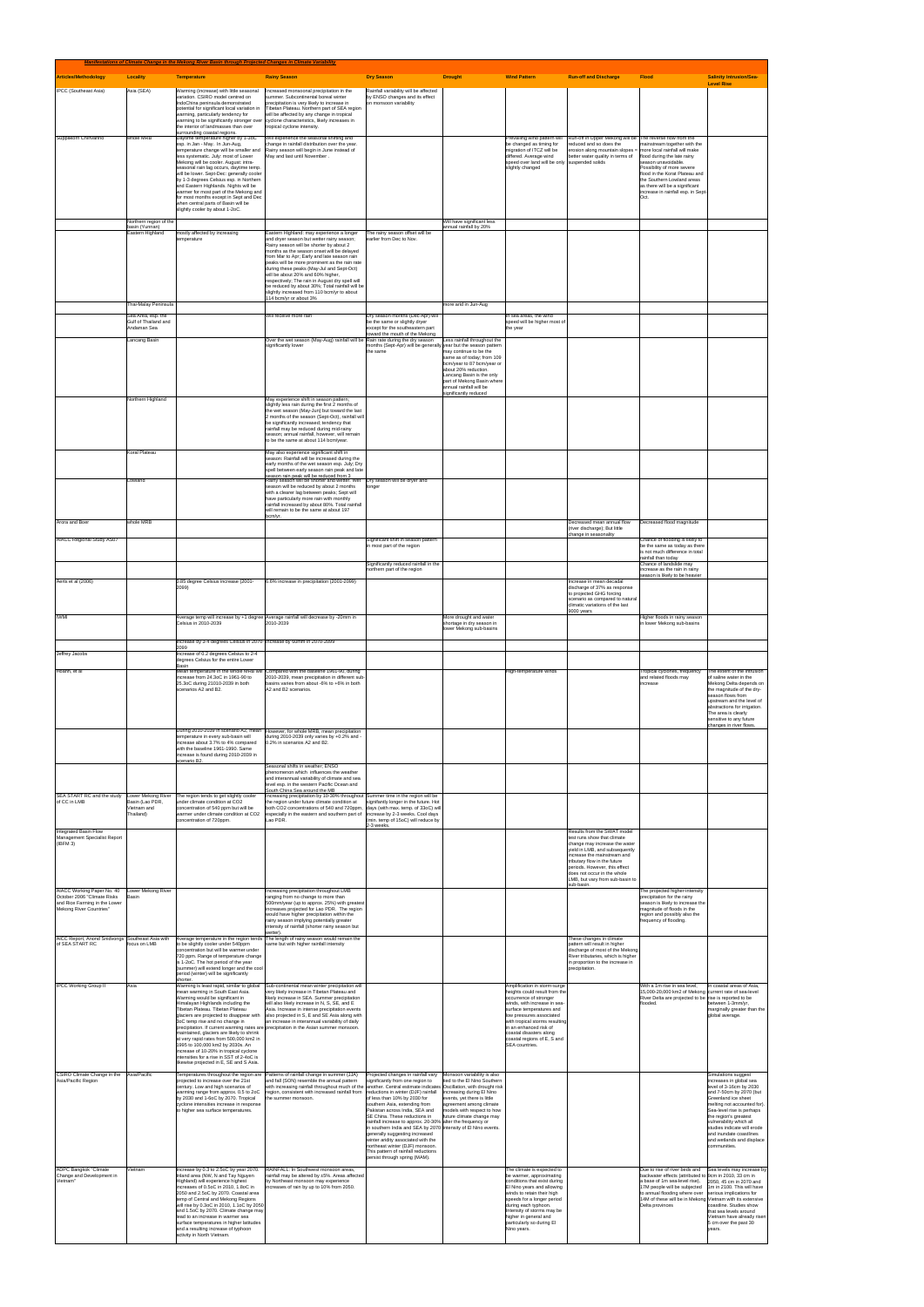|                                                           | <b>Impacts of Climate Change on Water-Related Sectors in Mekong River Basin</b>                                     |                                                                                                                                                              |                                                                                                         |                                                                                                        |                                                                                                                                                                                                              |                                                                                                                                                                      |
|-----------------------------------------------------------|---------------------------------------------------------------------------------------------------------------------|--------------------------------------------------------------------------------------------------------------------------------------------------------------|---------------------------------------------------------------------------------------------------------|--------------------------------------------------------------------------------------------------------|--------------------------------------------------------------------------------------------------------------------------------------------------------------------------------------------------------------|----------------------------------------------------------------------------------------------------------------------------------------------------------------------|
| <b>Articles/Documents</b>                                 | <b>Water Supply</b>                                                                                                 | <b>Human Settlement/Urbanization</b>                                                                                                                         | <b>Natural Wetlands</b>                                                                                 | <b>Agriculture</b>                                                                                     |                                                                                                                                                                                                              |                                                                                                                                                                      |
| Suppakorn Chinyanno                                       |                                                                                                                     | Upper Mekong (esp. Yunnan): Significant   If annual inundation occurs longer or shorter than                                                                 | Tree species in natural wetlands (flooded forests.                                                      | Crop production esp. rainfed rice cultivation will be                                                  |                                                                                                                                                                                                              |                                                                                                                                                                      |
|                                                           |                                                                                                                     | reduction in annual supply of water but rainfall normal period, these wetland ecosystems as well as riparian swamps and lakes) in most parts of Mekong       |                                                                                                         | strongly affected by hydrological change caused by                                                     |                                                                                                                                                                                                              |                                                                                                                                                                      |
|                                                           | in dry season will not be much reduced so                                                                           | their functions and services would be affected                                                                                                               | River Basin will receive minimal impacts of climate                                                     | atmospheric CO2 elevation.                                                                             |                                                                                                                                                                                                              |                                                                                                                                                                      |
|                                                           | communities may not feel much different in                                                                          |                                                                                                                                                              | change                                                                                                  |                                                                                                        |                                                                                                                                                                                                              |                                                                                                                                                                      |
|                                                           | vater availability during the dry season<br>Upper Mekong: Irrigation system may suffer                              | Some communities, such as those based on capture Flooding duration may be changed or shifted slightly Season shift and change in precipitation pattern       |                                                                                                         |                                                                                                        |                                                                                                                                                                                                              |                                                                                                                                                                      |
|                                                           | from water shortage as peak rainfall during                                                                         | fisheries, may gain benefit from the optimal increases but these may be small enough that the ecosystem calmay have strong impact on the crop yield and crop |                                                                                                         |                                                                                                        |                                                                                                                                                                                                              |                                                                                                                                                                      |
|                                                           | rainy season will be reduced by 20%                                                                                 | of flood level and duration but detailed impacts has to cope with                                                                                            |                                                                                                         | cycle as radiation, water level and rainfall                                                           |                                                                                                                                                                                                              |                                                                                                                                                                      |
|                                                           |                                                                                                                     | be studied at a community level.                                                                                                                             |                                                                                                         | distribution may change over time                                                                      |                                                                                                                                                                                                              |                                                                                                                                                                      |
|                                                           |                                                                                                                     | Run-off in Upper Mekong will be reduced and Less erosion potential in Yunnan Province due to less Lancang: Some of the natural wetland may be dried          |                                                                                                         | The generally shorter and more intense rainy                                                           |                                                                                                                                                                                                              |                                                                                                                                                                      |
|                                                           |                                                                                                                     | so does the erosion along mountain slopes = rain implies that the soil will be more stable and land due to less rainfall                                     |                                                                                                         | season implies that rice varieties and other crops                                                     |                                                                                                                                                                                                              |                                                                                                                                                                      |
|                                                           | better water quality in terms of suspended<br>solids                                                                | protection cost may be reduced.                                                                                                                              |                                                                                                         | currently grown in each area may not be suitable in<br>the future.                                     |                                                                                                                                                                                                              |                                                                                                                                                                      |
|                                                           | Korat Plateau and Southern Lowland: Shorter                                                                         |                                                                                                                                                              | Mangrove and Melaleuca forests in the delta area of                                                     | ferrigated farmlands in most part (except Yunnan)                                                      |                                                                                                                                                                                                              |                                                                                                                                                                      |
|                                                           | rainy season and longer dry season by about                                                                         |                                                                                                                                                              | Mekong may be affected by changing hydrology to                                                         | may be less vulnerable as reservoirs may remain to                                                     |                                                                                                                                                                                                              |                                                                                                                                                                      |
|                                                           | months but total rainfall over a year will be the                                                                   |                                                                                                                                                              | some degree, for example, ambient salinity of water. If                                                 | store the same amount of water                                                                         |                                                                                                                                                                                                              |                                                                                                                                                                      |
|                                                           | same or slightly higher so overall impact on                                                                        |                                                                                                                                                              | the dry season is longer in this region by 2 months,                                                    |                                                                                                        |                                                                                                                                                                                                              |                                                                                                                                                                      |
|                                                           | water supply may not be so great provided tha                                                                       |                                                                                                                                                              | some of the trees may not thrive                                                                        |                                                                                                        |                                                                                                                                                                                                              |                                                                                                                                                                      |
|                                                           | community has sufficient storage of water for<br>the longer dry season.                                             |                                                                                                                                                              |                                                                                                         |                                                                                                        |                                                                                                                                                                                                              |                                                                                                                                                                      |
|                                                           | Water quality may be affected as there may be                                                                       |                                                                                                                                                              | Many species might be able to migrate providing that Some of the very lowland may have to be            |                                                                                                        |                                                                                                                                                                                                              |                                                                                                                                                                      |
|                                                           | less water supply to flush out the pollution                                                                        |                                                                                                                                                              | continuous, relatively undisturbed, matural ecosystems abandoned as the flood level and duration may be |                                                                                                        |                                                                                                                                                                                                              |                                                                                                                                                                      |
|                                                           | during the longer and dryer dry season                                                                              |                                                                                                                                                              | are available                                                                                           | too long for any crops to survive or be productive.                                                    |                                                                                                                                                                                                              |                                                                                                                                                                      |
|                                                           | Water demand would increase steadily while                                                                          |                                                                                                                                                              | Changes in the timing of seasonal events during the                                                     |                                                                                                        |                                                                                                                                                                                                              |                                                                                                                                                                      |
|                                                           | climate change is expected to lead to a                                                                             |                                                                                                                                                              | vearly cycle would have strong negative impacts for                                                     |                                                                                                        |                                                                                                                                                                                                              |                                                                                                                                                                      |
|                                                           | decrease in water availability esp. in longer dr                                                                    |                                                                                                                                                              | many species, esp. migratory ones.                                                                      |                                                                                                        |                                                                                                                                                                                                              |                                                                                                                                                                      |
|                                                           | season<br>Dam constructions will out additional stress or                                                           |                                                                                                                                                              | Species with narrow tolerance to environmental                                                          |                                                                                                        |                                                                                                                                                                                                              |                                                                                                                                                                      |
|                                                           | wetland ecosystems by increasing habitat                                                                            |                                                                                                                                                              | variability would be most vulnerable to change and most                                                 |                                                                                                        |                                                                                                                                                                                                              |                                                                                                                                                                      |
|                                                           | fragmentation                                                                                                       |                                                                                                                                                              | threatened by climate change.                                                                           |                                                                                                        |                                                                                                                                                                                                              |                                                                                                                                                                      |
|                                                           | Pressure to increase water storage capacity                                                                         |                                                                                                                                                              |                                                                                                         |                                                                                                        |                                                                                                                                                                                                              |                                                                                                                                                                      |
|                                                           | will increase                                                                                                       |                                                                                                                                                              |                                                                                                         |                                                                                                        |                                                                                                                                                                                                              |                                                                                                                                                                      |
|                                                           | Northern and Eastern Highlands: Least                                                                               |                                                                                                                                                              |                                                                                                         |                                                                                                        |                                                                                                                                                                                                              |                                                                                                                                                                      |
|                                                           | suffered as the water supply from rainfall in<br>terms of seasonally and overall amount will be                     |                                                                                                                                                              |                                                                                                         |                                                                                                        |                                                                                                                                                                                                              |                                                                                                                                                                      |
|                                                           | more or less unchanged, yet there will be                                                                           |                                                                                                                                                              |                                                                                                         |                                                                                                        |                                                                                                                                                                                                              |                                                                                                                                                                      |
|                                                           | slightly less rain in dry season and slightly                                                                       |                                                                                                                                                              |                                                                                                         |                                                                                                        |                                                                                                                                                                                                              |                                                                                                                                                                      |
|                                                           | more rain during the last few months of the                                                                         |                                                                                                                                                              |                                                                                                         |                                                                                                        |                                                                                                                                                                                                              |                                                                                                                                                                      |
|                                                           | rainy season but that should not much affect                                                                        |                                                                                                                                                              |                                                                                                         |                                                                                                        |                                                                                                                                                                                                              |                                                                                                                                                                      |
|                                                           | largely non-irrigated areas.                                                                                        |                                                                                                                                                              |                                                                                                         |                                                                                                        |                                                                                                                                                                                                              |                                                                                                                                                                      |
| AIACC Regional Study AS07                                 |                                                                                                                     | Chance of landslide may increase as the rain in rainy                                                                                                        |                                                                                                         |                                                                                                        |                                                                                                                                                                                                              |                                                                                                                                                                      |
|                                                           |                                                                                                                     | season is likely to be heavier                                                                                                                               |                                                                                                         |                                                                                                        |                                                                                                                                                                                                              |                                                                                                                                                                      |
|                                                           |                                                                                                                     |                                                                                                                                                              |                                                                                                         |                                                                                                        |                                                                                                                                                                                                              |                                                                                                                                                                      |
| Hoanh, et al                                              | Water shortages in Thailand may be                                                                                  | In megacities and large urban areas, high                                                                                                                    |                                                                                                         | Frequent floods, droughts, cyclones, sea level rise,                                                   |                                                                                                                                                                                                              |                                                                                                                                                                      |
|                                                           |                                                                                                                     | accelerated through climate change: level of temperatures and heat waves also occur. These                                                                   |                                                                                                         | higher temperature will have significant effects on                                                    |                                                                                                                                                                                                              |                                                                                                                                                                      |
|                                                           |                                                                                                                     | irrigation development if the NE Thailand regic phenomena are exacerbated by the urban heat-island                                                           |                                                                                                         | agriculture in many parts of the MRB: damage life                                                      |                                                                                                                                                                                                              |                                                                                                                                                                      |
|                                                           | as well as Chao Phraya Basin in Thailand has effect and air pollution<br>resulted in a lack of water during the dry |                                                                                                                                                              |                                                                                                         | and property and severly reduce agricultural<br>production.                                            |                                                                                                                                                                                                              |                                                                                                                                                                      |
|                                                           | season. Additional storages are unlikely                                                                            |                                                                                                                                                              |                                                                                                         |                                                                                                        |                                                                                                                                                                                                              |                                                                                                                                                                      |
|                                                           | because of poor economics and poor                                                                                  |                                                                                                                                                              |                                                                                                         |                                                                                                        |                                                                                                                                                                                                              |                                                                                                                                                                      |
|                                                           | environmental outcomes.                                                                                             |                                                                                                                                                              |                                                                                                         |                                                                                                        |                                                                                                                                                                                                              |                                                                                                                                                                      |
|                                                           |                                                                                                                     |                                                                                                                                                              |                                                                                                         |                                                                                                        |                                                                                                                                                                                                              |                                                                                                                                                                      |
|                                                           |                                                                                                                     |                                                                                                                                                              |                                                                                                         |                                                                                                        |                                                                                                                                                                                                              |                                                                                                                                                                      |
|                                                           |                                                                                                                     |                                                                                                                                                              |                                                                                                         | Farmers' Observations of Climate:<br>a. Increasing variability in dates of onset and end o             |                                                                                                                                                                                                              |                                                                                                                                                                      |
|                                                           |                                                                                                                     |                                                                                                                                                              |                                                                                                         | rainv season                                                                                           |                                                                                                                                                                                                              |                                                                                                                                                                      |
|                                                           |                                                                                                                     |                                                                                                                                                              |                                                                                                         | b. Changes in wind direction pattern (varies                                                           |                                                                                                                                                                                                              |                                                                                                                                                                      |
|                                                           |                                                                                                                     |                                                                                                                                                              |                                                                                                         | throughout the season)                                                                                 |                                                                                                                                                                                                              |                                                                                                                                                                      |
|                                                           |                                                                                                                     |                                                                                                                                                              |                                                                                                         | c. Changes in rainfall distribution pattern throughout                                                 |                                                                                                                                                                                                              |                                                                                                                                                                      |
|                                                           |                                                                                                                     |                                                                                                                                                              |                                                                                                         | the season                                                                                             |                                                                                                                                                                                                              |                                                                                                                                                                      |
|                                                           |                                                                                                                     |                                                                                                                                                              |                                                                                                         | d. Increase in thunderstorm activity                                                                   |                                                                                                                                                                                                              |                                                                                                                                                                      |
|                                                           |                                                                                                                     |                                                                                                                                                              |                                                                                                         | Farmers' Concerns about Climate                                                                        |                                                                                                                                                                                                              |                                                                                                                                                                      |
|                                                           |                                                                                                                     |                                                                                                                                                              |                                                                                                         | a. Midseason dry spell particularly after sowing rice                                                  |                                                                                                                                                                                                              |                                                                                                                                                                      |
|                                                           |                                                                                                                     |                                                                                                                                                              |                                                                                                         | seeds or transplanting seedlings                                                                       |                                                                                                                                                                                                              |                                                                                                                                                                      |
|                                                           |                                                                                                                     |                                                                                                                                                              |                                                                                                         | Limited irrigation area in LMB                                                                         |                                                                                                                                                                                                              |                                                                                                                                                                      |
|                                                           |                                                                                                                     |                                                                                                                                                              |                                                                                                         | o Farmers rely mainly on natural rainfall for farming                                                  |                                                                                                                                                                                                              |                                                                                                                                                                      |
|                                                           |                                                                                                                     |                                                                                                                                                              |                                                                                                         | activity                                                                                               |                                                                                                                                                                                                              |                                                                                                                                                                      |
|                                                           |                                                                                                                     |                                                                                                                                                              |                                                                                                         | o Timing of farming practices depend greatly on                                                        |                                                                                                                                                                                                              |                                                                                                                                                                      |
|                                                           |                                                                                                                     |                                                                                                                                                              |                                                                                                         | rainfall distribution in the year<br>b. Flood particularly near the end of crop cycle                  |                                                                                                                                                                                                              |                                                                                                                                                                      |
| AIACC Working Paper No.                                   |                                                                                                                     |                                                                                                                                                              |                                                                                                         | before harvesting                                                                                      |                                                                                                                                                                                                              |                                                                                                                                                                      |
|                                                           |                                                                                                                     |                                                                                                                                                              |                                                                                                         | . Increasing flood risk due to CC raised high                                                          |                                                                                                                                                                                                              |                                                                                                                                                                      |
| 40 October 2006 "Climate<br>Risks and Rice Farming in the |                                                                                                                     |                                                                                                                                                              |                                                                                                         | concerns among farmers                                                                                 |                                                                                                                                                                                                              |                                                                                                                                                                      |
| Lower Mekong River                                        |                                                                                                                     |                                                                                                                                                              |                                                                                                         |                                                                                                        |                                                                                                                                                                                                              |                                                                                                                                                                      |
| Countries*                                                |                                                                                                                     |                                                                                                                                                              |                                                                                                         |                                                                                                        |                                                                                                                                                                                                              |                                                                                                                                                                      |
|                                                           |                                                                                                                     |                                                                                                                                                              |                                                                                                         |                                                                                                        | Lao PDR, Savannakhet Province: Future climate   Thailand, Ubonratchathani Province: Simulation result   Vietnam: Winter spring crop will get slight impact from                                              |                                                                                                                                                                      |
|                                                           |                                                                                                                     |                                                                                                                                                              |                                                                                                         |                                                                                                        |                                                                                                                                                                                                              | condition may have slightly negative impact on the shows that CC has positive impact on rice productivity iCC as the yield will increase slightly from baseline unde |
|                                                           |                                                                                                                     |                                                                                                                                                              |                                                                                                         |                                                                                                        |                                                                                                                                                                                                              | rain-fed rice production in study site in which would the study area, showing a trend of an increase in yield vear climate conditions at CO2 of 540ppm but will drop |
|                                                           |                                                                                                                     |                                                                                                                                                              |                                                                                                         |                                                                                                        | be reduced by 10% under climate condition at CO2of rice productivity as high as 10-15% in some areas                                                                                                         | slightly under 720ppm CO2 concentrations. Summer-                                                                                                                    |
|                                                           |                                                                                                                     |                                                                                                                                                              |                                                                                                         |                                                                                                        | of 540ppm but will be back to almost the same as under future climate condition. Approx. 1/3 of survey                                                                                                       | autumn crop tends to be severely impacted by CC as                                                                                                                   |
|                                                           |                                                                                                                     |                                                                                                                                                              |                                                                                                         | baseline condition under climate condition at CO2 population is at a low risk to climate impact, while |                                                                                                                                                                                                              | simulation shows significant decline in crop productivity                                                                                                            |
|                                                           |                                                                                                                     |                                                                                                                                                              |                                                                                                         |                                                                                                        | of 720ppm. Under 540ppm, over 80% of surveyed moderate risk group accounting for approx. 40-50% is<br>population is under low risk category, while approx the largest group. CC has favorable impact on rice | by approx. 8-12% under 540ppm CO2 concentration an<br>would sharply drop to almost 50% in some areas under                                                           |
|                                                           |                                                                                                                     |                                                                                                                                                              |                                                                                                         |                                                                                                        | 10% is in moderate riskk and only slightly over 5% cultivation but influence of extreme climate events can                                                                                                   | 720ppm concentrations.                                                                                                                                               |
|                                                           |                                                                                                                     |                                                                                                                                                              |                                                                                                         |                                                                                                        | is in high risk categories. No substantial difference cause a large portion of population to be vulnerable                                                                                                   |                                                                                                                                                                      |
|                                                           |                                                                                                                     |                                                                                                                                                              |                                                                                                         | between situation under normal condition and                                                           | where in this case, many from the moderate group                                                                                                                                                             |                                                                                                                                                                      |
| AICC Report, Anond                                        |                                                                                                                     |                                                                                                                                                              |                                                                                                         | extreme climate event situation.                                                                       | moved to high risk group.                                                                                                                                                                                    |                                                                                                                                                                      |
| Snidvongs of SEA START RO                                 |                                                                                                                     |                                                                                                                                                              |                                                                                                         |                                                                                                        |                                                                                                                                                                                                              |                                                                                                                                                                      |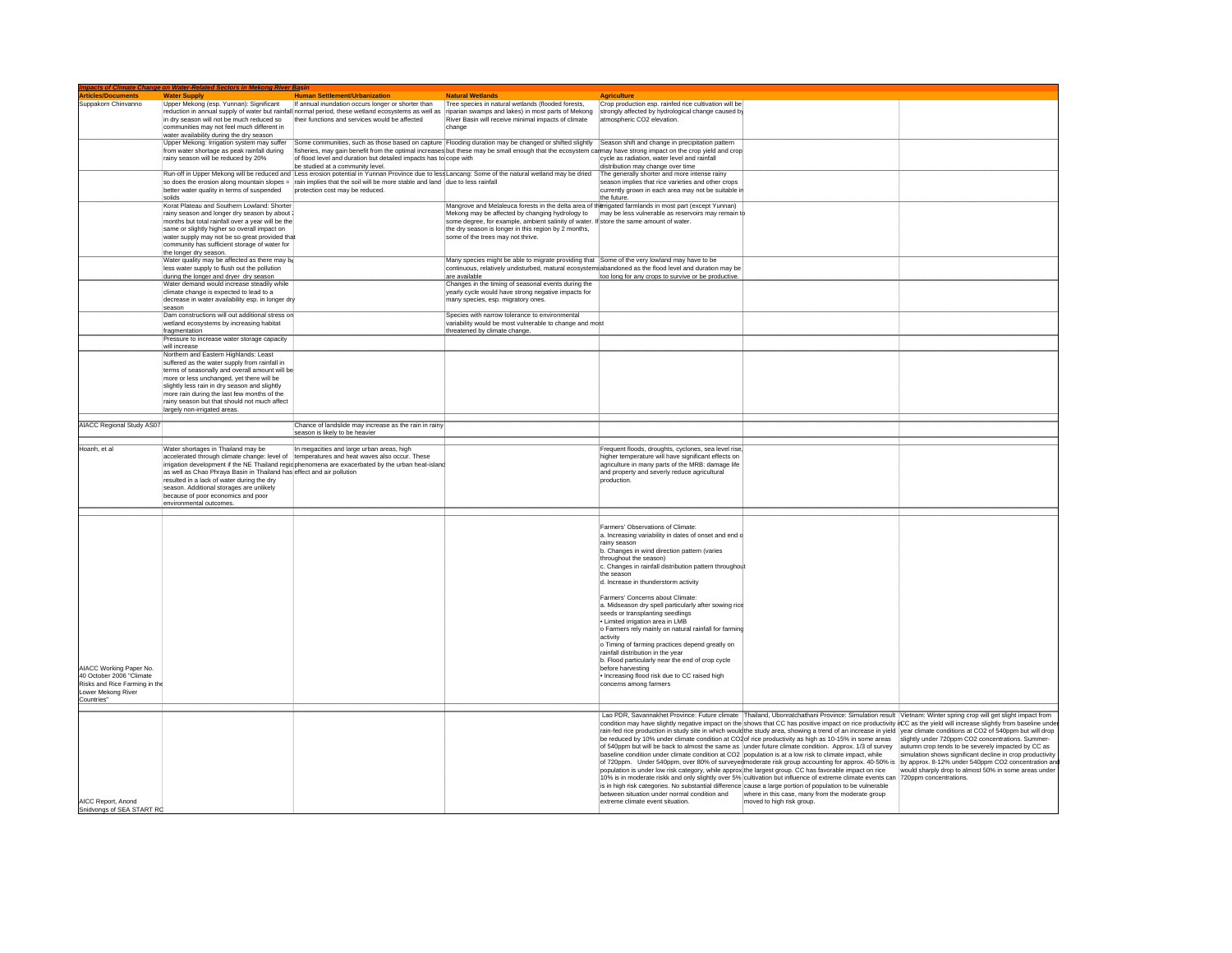| <b>Special Report on Emission Scenarios</b> | <b>Storylines</b>                                                                                                                                                                                                                                                                                                                                                                                  |
|---------------------------------------------|----------------------------------------------------------------------------------------------------------------------------------------------------------------------------------------------------------------------------------------------------------------------------------------------------------------------------------------------------------------------------------------------------|
| <b>SRES A1</b>                              | A future world of very rapid economic growth, low<br>population growth and rapid introduction of new and more<br>efficient technology. Major underlying themes are<br>economic and cultural convergence and capacity building,<br>with a substantial reduction in regional differences in per<br>capita income. In this world, people pursue personal<br>wealth rather than environmental quality. |
|                                             | A differentiated world; Underlying theme is that of<br>strengthening regional cultural identities, with an emphasis<br>on family values and local traditions, high population<br>growth, and less concern for rapid economic development.                                                                                                                                                          |
| <b>SRES A2</b>                              |                                                                                                                                                                                                                                                                                                                                                                                                    |
| <b>SRES B1</b>                              | A convergent world with rapid change in economic<br>structures, "dematerialization" and introduction of clean<br>technologies. The emphasis is on global solutions to<br>environmental and social sustainability, including<br>concerted efforts for rapid technology development,<br>dematerialization of the economy and improving equity.                                                       |
| <b>SRES B2</b>                              | A world in which the emphasis is on local solutions to<br>economic, social and environmental sustainability. It is a<br>heterogeneous world with less rapid, and more diverse<br>technological change but a strong emphasis on community<br>initiative and social innovation to find local, rather than<br>global solutions.                                                                       |